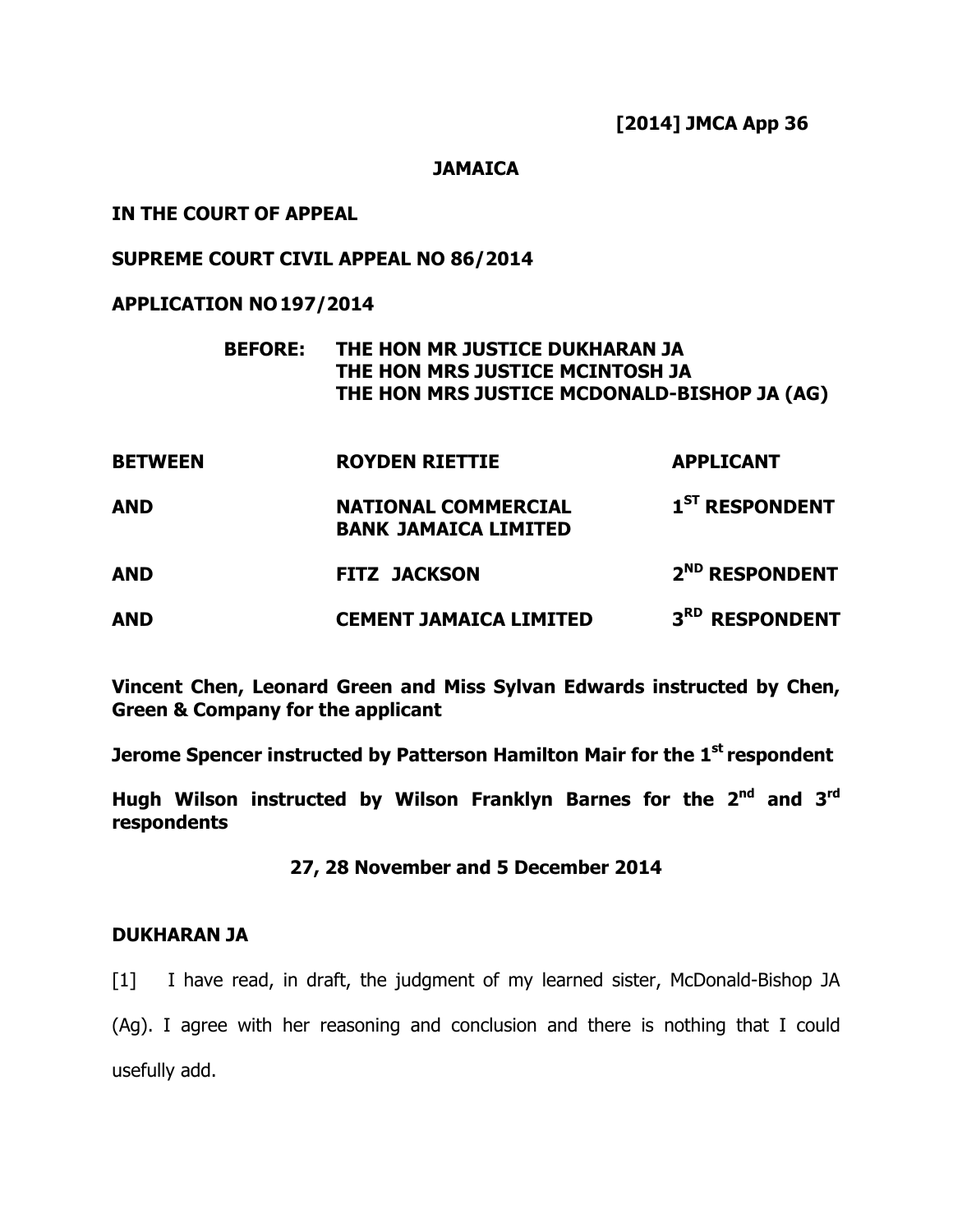#### MCINTOSH JA

[2] I too have read the draft judgment of McDonald-Bishop JA (Ag). I also agree with her reasoning and conclusion and have nothing useful to add.

#### MCDONALD-BISHOP JA (AG)

[3] This is an application that has emanated from an order of Brooks JA, sitting in chambers on 7 November 2014, by which he refused to grant an interim injunction pending appeal upon a notice of application filed by Mr Riettie, the applicant, on 5 November 2014. Mr Riettie sought an order to, among other things, restrain National Commercial Bank Jamaica Limited ("NCB"), the  $1<sup>st</sup>$  respondent, from holding an auction advertised on 4 November 2014 in the exercise of its power of sale under a mortgage.

[4] Mr Riettie sought to move this court for, in his words, "a variation of the decision of the single judge in chambers" pursuant to rule 2.11(2) of the Court of Appeal Rules ("CAR"). I would highlight the use of the phrase, "*in his words*", because the application was, in substance, not one for a variation of the order made by Brooks JA but a discharge (or setting aside of that order) and for a completely new order to be made in its stead. The application, in actuality, is one for an interim injunction pending the determination of the appeal.

 $[5]$  It is considered useful, against this background, to set out in full the orders made by the learned judge in chambers and those that Mr Reittie is now seeking from this court.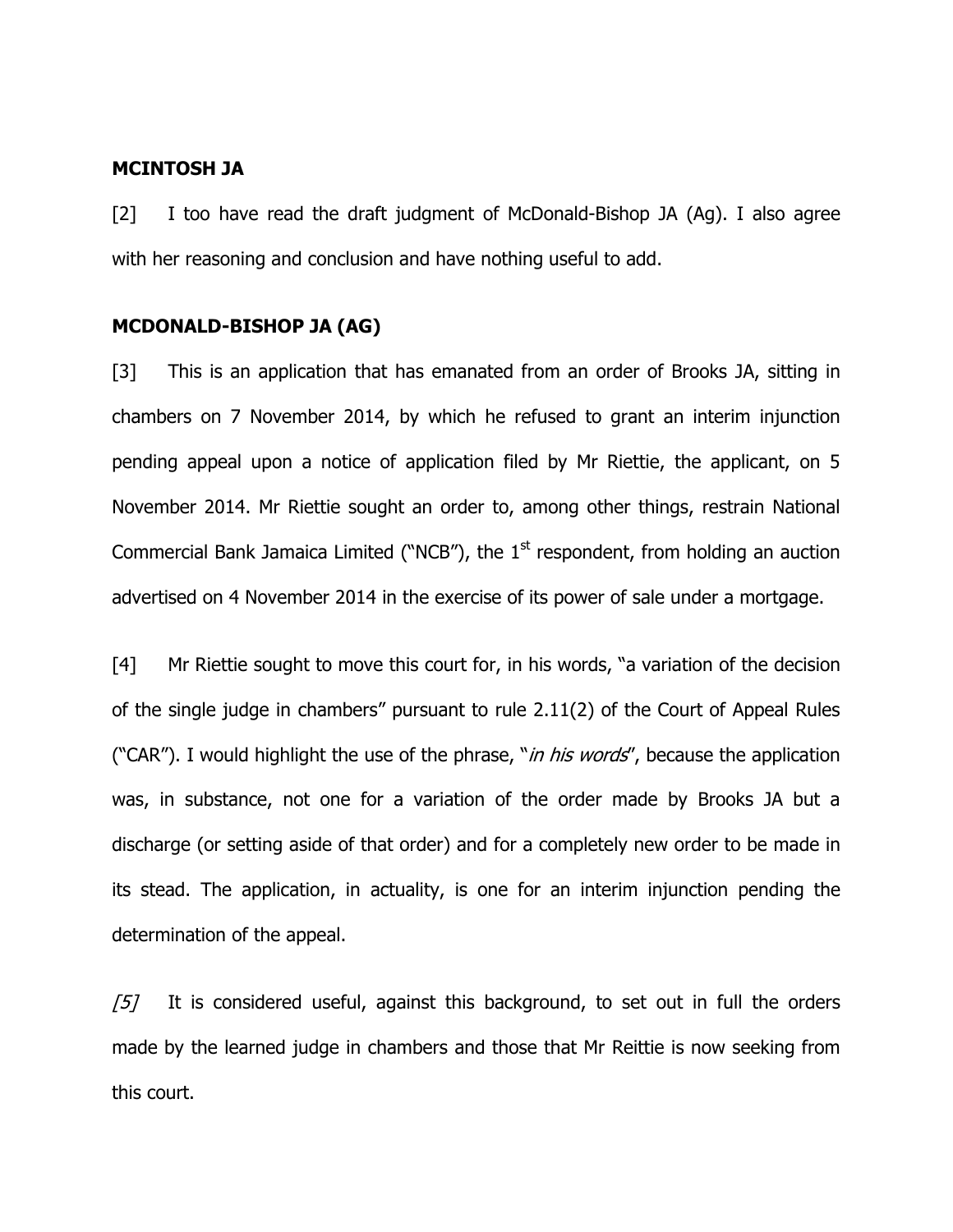## The order of the single judge

[6] The impugned order of Brooks JA reads:

"The application for injunction pending the determination of the appeal is refused.

On what has been presented to the single judge there is every indication that damages would be an adequate remedy in the event of a wrongful sale by the  $1<sup>st</sup>$  respondent and no indication that it would be unable to pay the damages."

## The orders being sought on the application

[7] The orders being sought by Mr Riettie from this court reads:

"The application for injunction pending the determination of the appeal is granted. The  $1<sup>st</sup>$  Respondent is hereby restrained until the hearing of the appeal from scheduling or conducting a sale of the mortgaged land.

On what has been presented to the single judge there is every indication that a wrong is being perpetrated against the Appellant in the persistence of the  $1<sup>st</sup>$  Respondent to attempt to sell the mortgaged property at a gross undervalue to the  $3<sup>rd</sup>$  Respondent by describing it as 'Agricultural Land'. The court does not condone the deceit of the  $1^{st}$  Respondent its' servants or agents in putting off a potential buyer by misrepresenting the truth to her in furtherance of its action to sell the Appellant's property to the 3<sup>rd</sup> Respondent at a gross undervalue nor will it stand idly by and permit the Appellant to be cheated." (Emphasis as in original)

# The factual background

[8] These proceedings have their genesis in a claim filed by Mr Riettie against the respondents in the Supreme Court on 10 June 2014. Mr Riettie has been a mortgagor of NCB from 2003 when he guaranteed a loan to Tafjam Limited ("Tafjam"), a company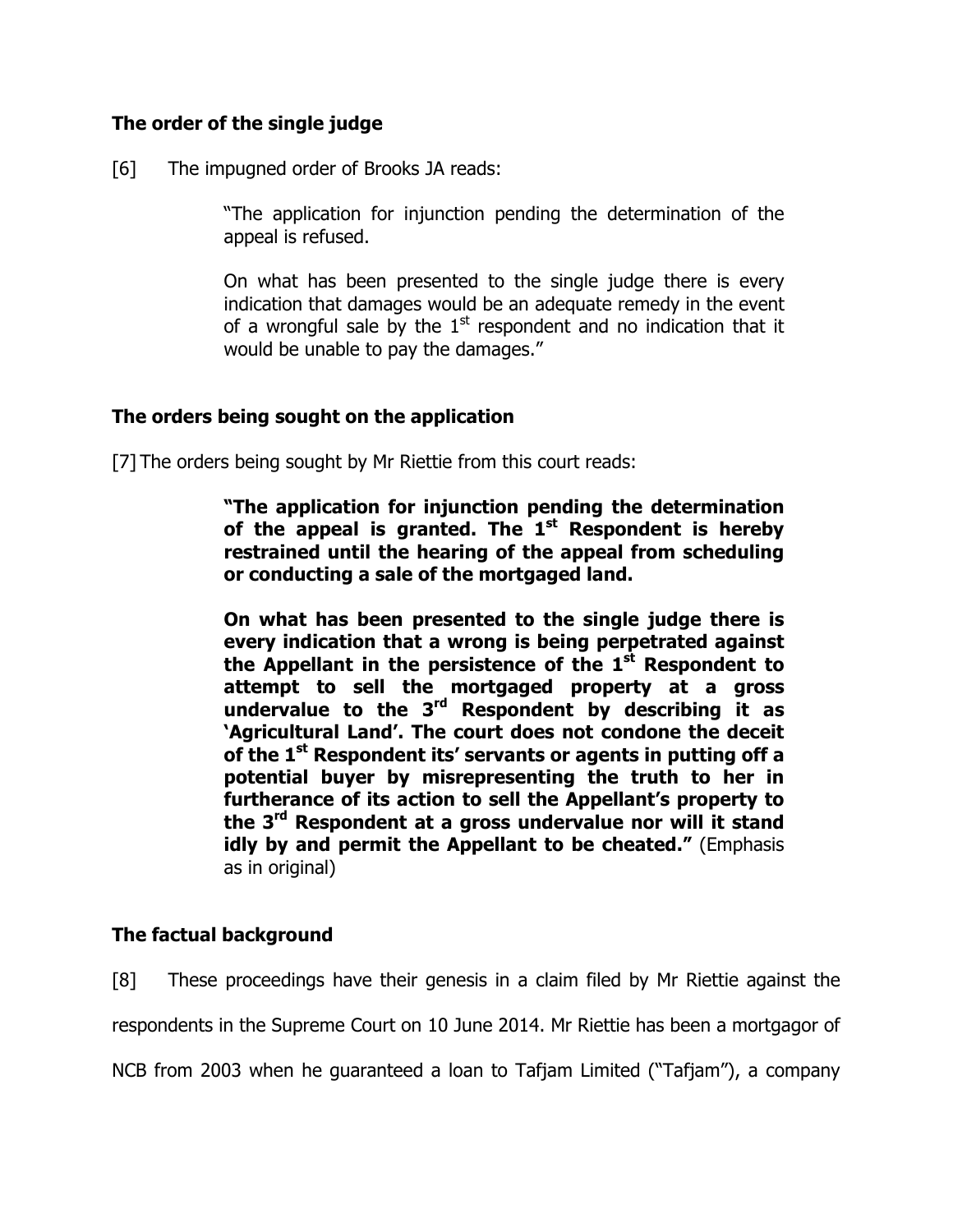incorporated in Jamaica and owned by his daughter, Mrs Julie Riettie-Atherton. The security for the loan was approximately 196 acres of registered property that Mr Riettie owns at Lodge in the parish of Saint Catherine ("the property"). Tafjam and Mr Riettie have been in default since around 2006 and, despite numerous demands from NCB for them to repay the loan, they continue to be in default up to the date of the hearing of this application.

[9] In the face of his default, Mr Riettie, through his daughter Mrs Riettie-Atherton, to whom he gave a power of attorney to act on his behalf, entered into negotiations with the  $2^{nd}$  and  $3^{rd}$  respondents for sale of the property to the  $3^{rd}$  respondent. The negotiations had reached the stage where a price was agreed and a memorandum recording the intended purchase was signed by the parties. The  $3<sup>rd</sup>$  respondent was unable to complete the purchase and the contracts were cancelled on 30 September 2012.

[10] There was, however, continued interest of the  $2^{nd}$  and  $3^{rd}$  respondents in purchasing the land. NCB was aware of those negotiations between Mr Riettie and the 2<sup>nd</sup> and 3<sup>rd</sup> respondents. The 2<sup>nd</sup> respondent had himself entered into discussions with NCB to seek to bring about a settlement of the matter concerning the outstanding debt with a view to having Mr Riettie sell the land to the  $3<sup>rd</sup>$  respondent.

[11] The  $2^{nd}$  and  $3^{rd}$  respondents, during the course of those negotiations, obtained some regulatory approvals to change the use of the land from agricultural to industrial.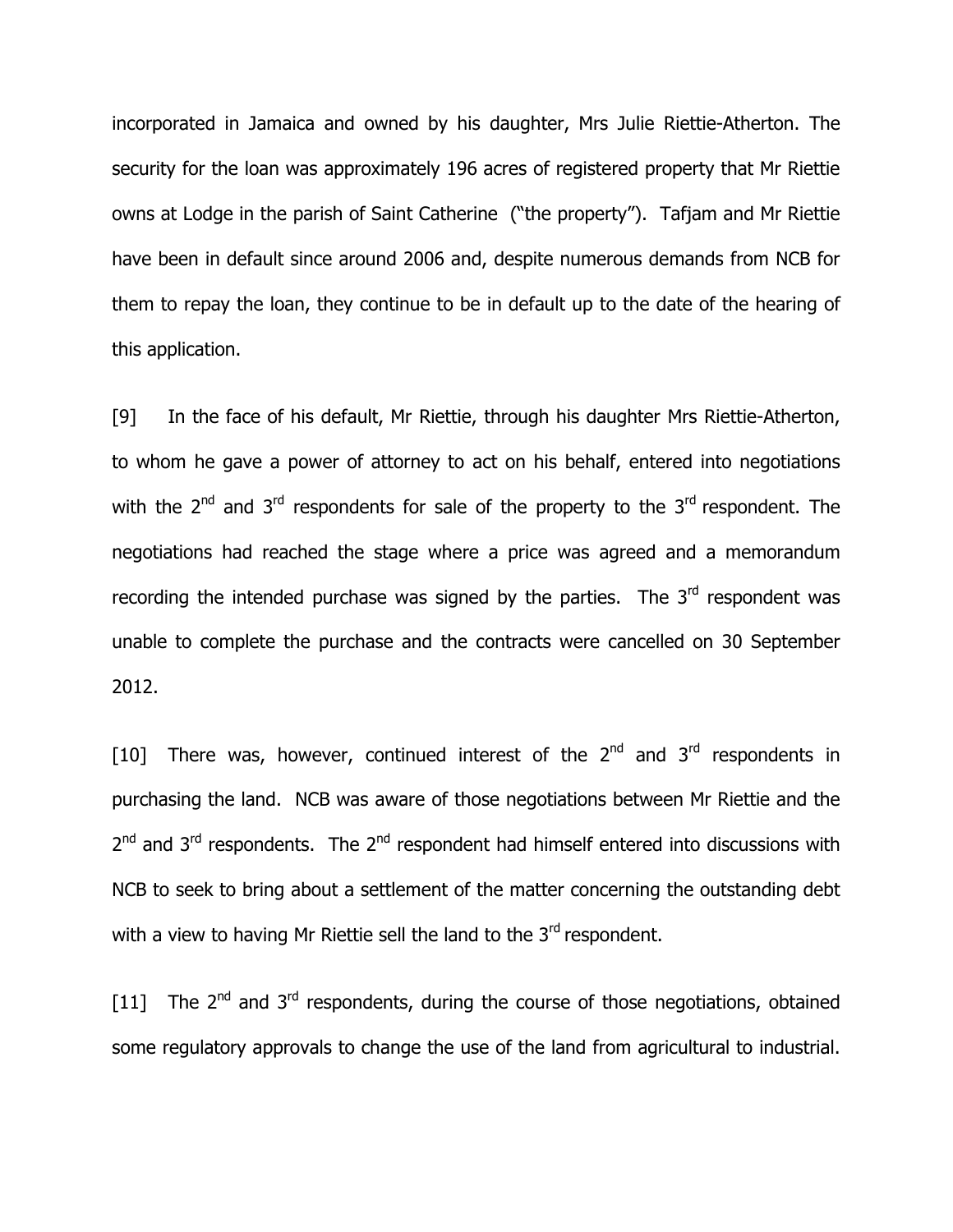The National Environment and Planning Agency ("NEPA") and the Saint Catherine Parish Council were two entities that granted their approval for reclassification of the land.

[12] Despite these negotiations between Mr Riettie and the  $2^{nd}$  and  $3^{rd}$  respondents, NCB, between 20 November and 11 December 2013, advertised the sale of the land by public auction to be held on 12 December 2013. Those advertisements did not describe the land as having been approved for use for industrial purposes, despite the fact that the 3<sup>rd</sup> respondent had obtained some form of regulatory approval for industrial use of the land. In fact, there was no specific classification as to user but, suffice it to say, it was described, among other things, as being unoccupied land with "ruinates" on it.

[13] The auction was unsuccessful as the sole bid from Mrs Jennifer Messado, attorney-at-law, acting on behalf of Gordon Tewani, the caveator, was too low. Following the auction, in January 2014, Mrs Jennifer Messado offered to purchase the land on Mr Tewani's behalf for \$70,000,000.00. The offer was rejected on the basis that NCB had decided to give Mr Riettie the opportunity to redeem.

[14] In or around April 2013, being roughly three to four months later, NCB accepted an offer of  $$75,000,000.00$  from the  $3<sup>rd</sup>$  respondent and they entered into an agreement on 23 April 2014 for sale of the land. Mr Riettie was aggrieved by this arrangement.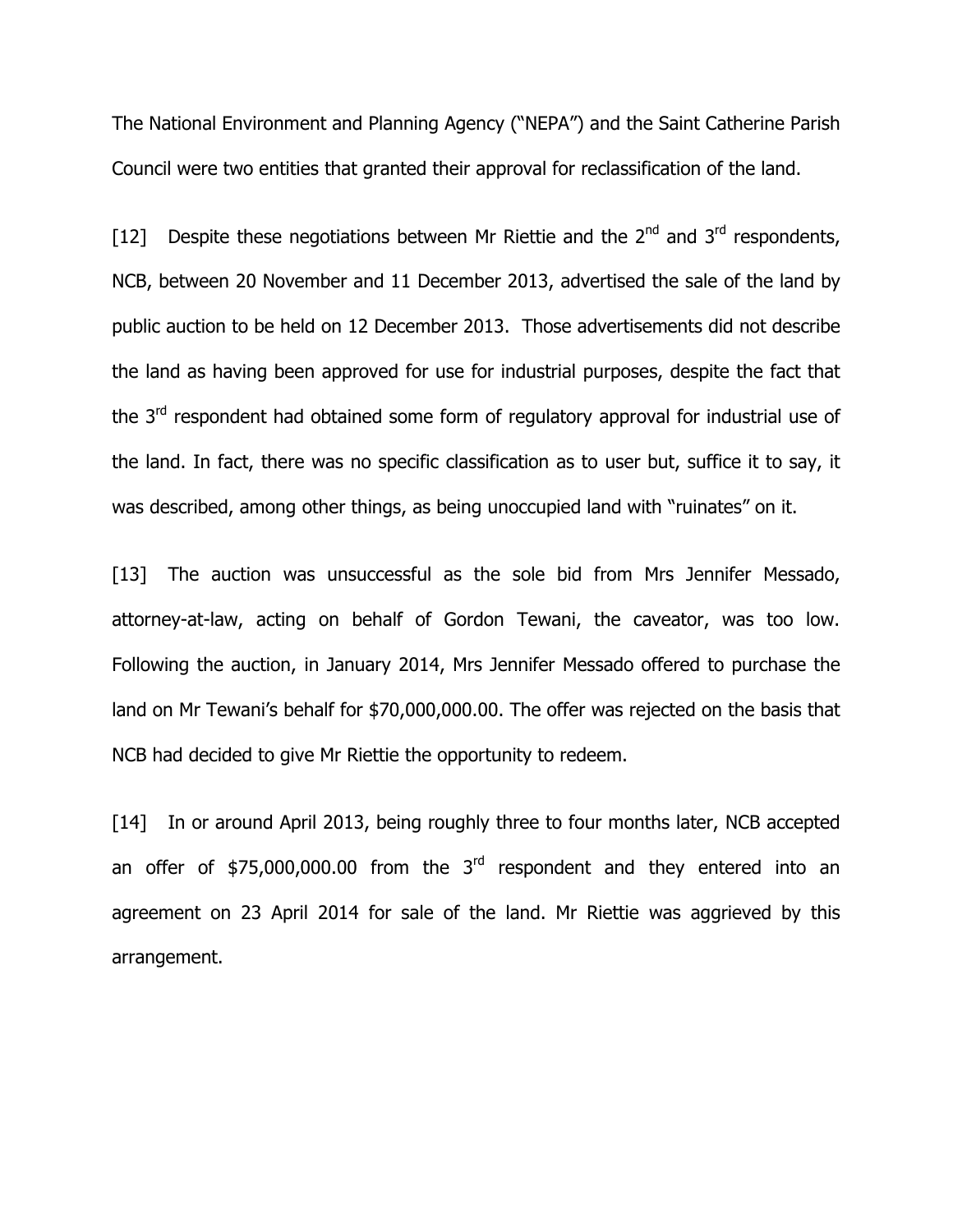## Proceedings in the Supreme Court

[15] On 10 June 2014, Mr Riettie initiated proceedings in the Supreme Court alleging, among other things:

- (i) Conspiracy on the part of NCB and the  $1<sup>st</sup>$  and  $2<sup>nd</sup>$  respondents "to dispose of the property in a clandestine manner to achieve the improper and unlawful purpose of selling it at a gross undervalue to the 3<sup>rd</sup> respondent";
- (ii) Bad faith in the conduct of NCB in the exercise of its power of sale by "proceeding to sell the land without exposing the intended sale to the general public in a fair and reasonable way to obtain a fair price and causing the land to be sold at a gross undervalue which is improper and unlawful"; and
- (iii) The willful and improper withholding of information by NCB as to its dealings with the land and its refusal to give information to him despite his repeated requests.

[16] It is not necessary, based on the application before us, to consider the claim against the  $2<sup>nd</sup>$  and  $3<sup>rd</sup>$  respondents, as they were not the subject of the application for interim injunction, albeit that they are parties to the proceedings and are implicated in the case against NCB. For present purposes, it will just be stated that against NCB (the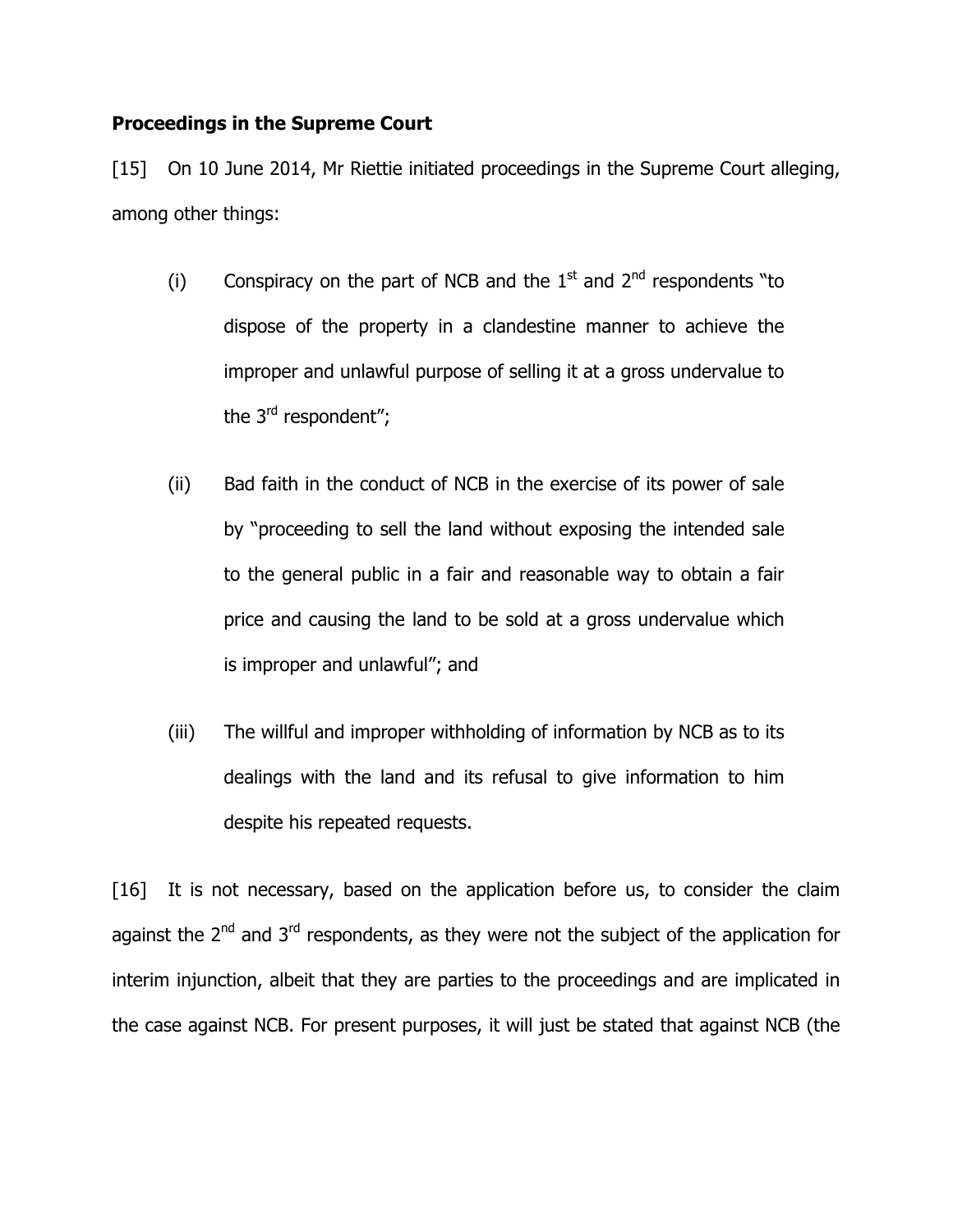relevant party against whom the interim injunction is being sought), Mr Riettie claims 14 different reliefs. He is seeking, among other things, the following:

- (i) a declaration that he has a right to redeem the property;
- (ii) an account;
- (iii) damages;
- (iv) disclosure;
- (v) perpetual injunction restraining NCB from (a) evicting him from the property and (b) from selling the property by way of any contract of sale; and
- (vi) for the court to make an order for sale of the property under its supervision, if he should fail to redeem within 60 days.

[17] At the same time he filed the claim, Mr Riettie also filed a notice of application for an interim injunction in the same terms as paragraphs 11 and 12 of the claim form, which, as reflected in sub paragraph (v) above, was to restrain NCB from selling the property and from evicting him. On 23 June 2014, he filed another application for an order for disclosure and search in relation to NCB. The application for injunction was eventually set down to be heard on 24 October 2014.

[18] Before the hearing of that application for interim injunction, NCB cancelled the sale to the  $3^{rd}$  respondent due to the inability of the  $3^{rd}$  respondent to secure the requisite financing to purchase the property. There would have been, then, no pending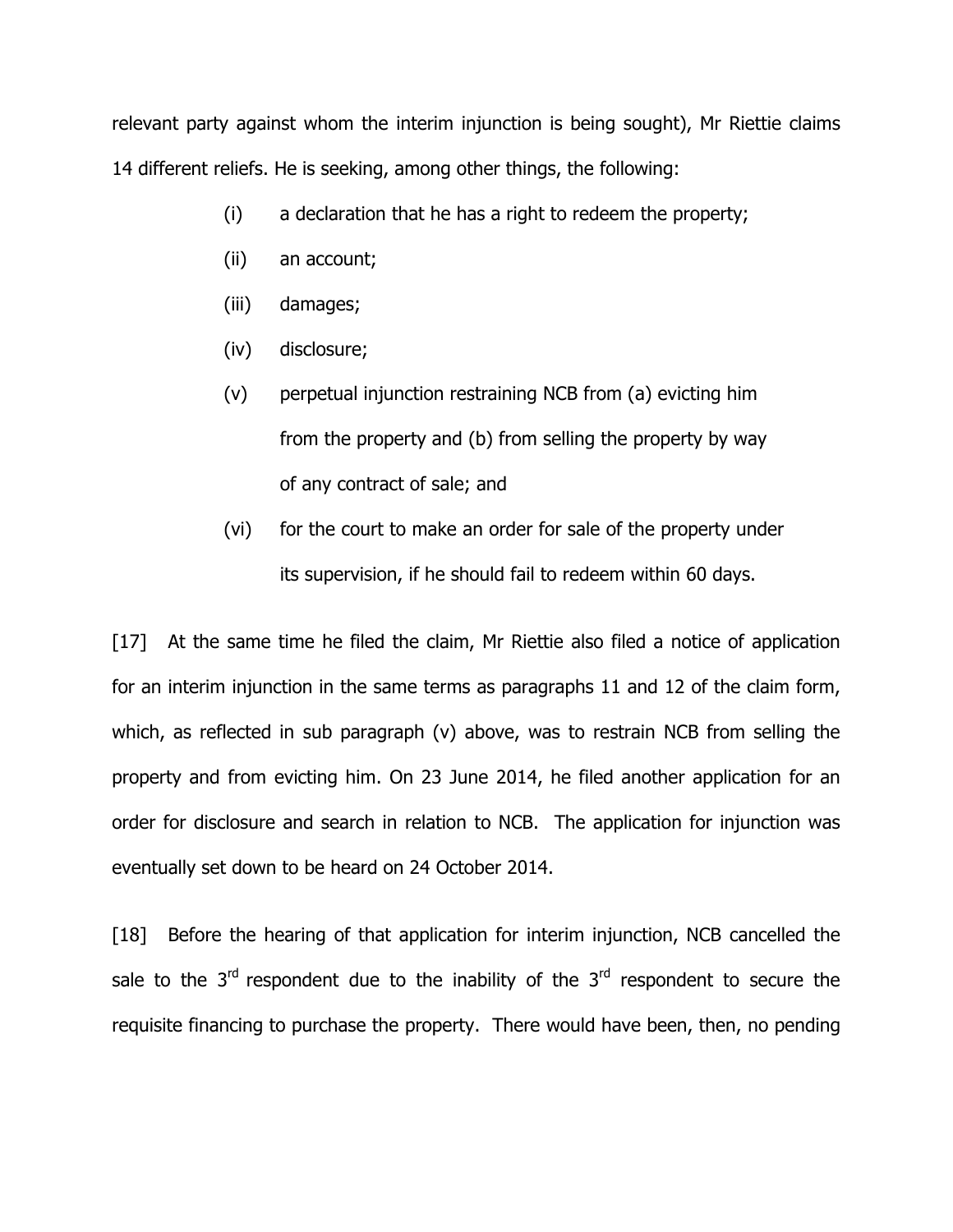sale by private treaty by the time of the scheduled hearing of the application. The relationship between the respondents would, prima facie, have been determined.

[19] On 9 September 2014, however, notwithstanding the aborted contract of sale by private treaty between NCB and the  $3<sup>rd</sup>$  respondent, which was the subject matter of the claim filed, Mr Riettie filed another notice of application for court orders for an interim injunction until the hearing of the application scheduled for 24 October 2014. This was, again, in an effort to restrain NCB from selling the property by public auction, which it had advertised to be held on 29 September 2014, or from taking any other step towards sale of the property.

[20] The ground for that application for interim injunction, as set out in the notice of application, was that NCB was advertising the property as agricultural land, and not as industrial land. This advertisement, Mr Riettie maintained, would result in the property being offered for sale at a gross undervalue. This allegation of a sale at a gross undervalue came against the background of a valuation obtained by Mr Riettie that had put the market value of the property at US\$10,000,000.00. According to the complaint, NCB had acted precipitously in scheduling an auction sale for 30 September 2014.

[21] This application was heard and refused by Campbell J. He concluded, after a review of the various authorities dealing with the mortgagee's exercise of his power of sale and those relating to the grant of an interim injunction, that damages would have been an adequate remedy. He also granted Mr Riettie leave to appeal.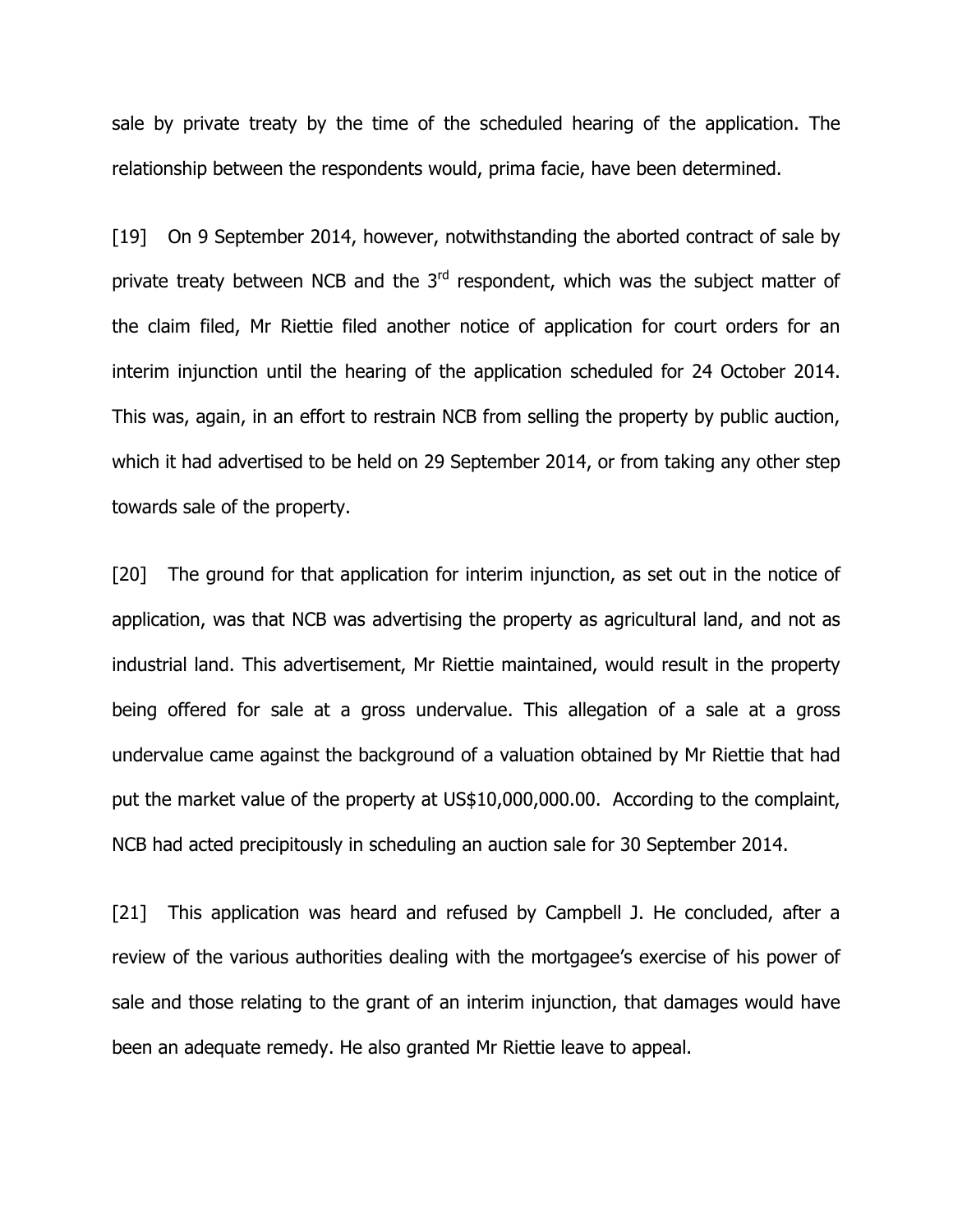## The proceedings before the single judge

[22] On 4 November 2014, NCB again advertised the property for sale by public auction and on 5 November 2014, a day later, Mr Riettie applied for an interim injunction pending appeal. The application was heard and refused by Brooks JA on 7 November 2014. It is that order that resulted in the proceedings before this court.

# The application for variation of the single judge's order

[23] Mr Riettie set out eight grounds, which form the basis of his application for the variation of the single judge's order and which were developed in the comprehensive submissions, written and oral, which were advanced quite vociferously by counsel, Mr Chen, on his behalf.

[24] The material grounds on which the application is based are stated as follows:

- "(A) The application relates to compliance with the Rules of Court in a just manner;
- (B) The learned judge has misunderstood the application before him. There was no claim to restrain [NCB] from exercising its power of sale of the Mortgaged Land;
- (C) The claim was, and has always been from the prayer contained in the Claim Form to date of this appeal, that [NCB] was acting in bad faith in the exercise of it power of sale;
- (D) The learned judge of Appeal in Chambers having identified the wrongful act, which is being attempted, has failed to exercise his powers to prevent a wrong from being committed;
- (E) No injunction to restrain [NCB] from exercising its powers of sale was ever claimed or sought by [Mr Riettie] but what is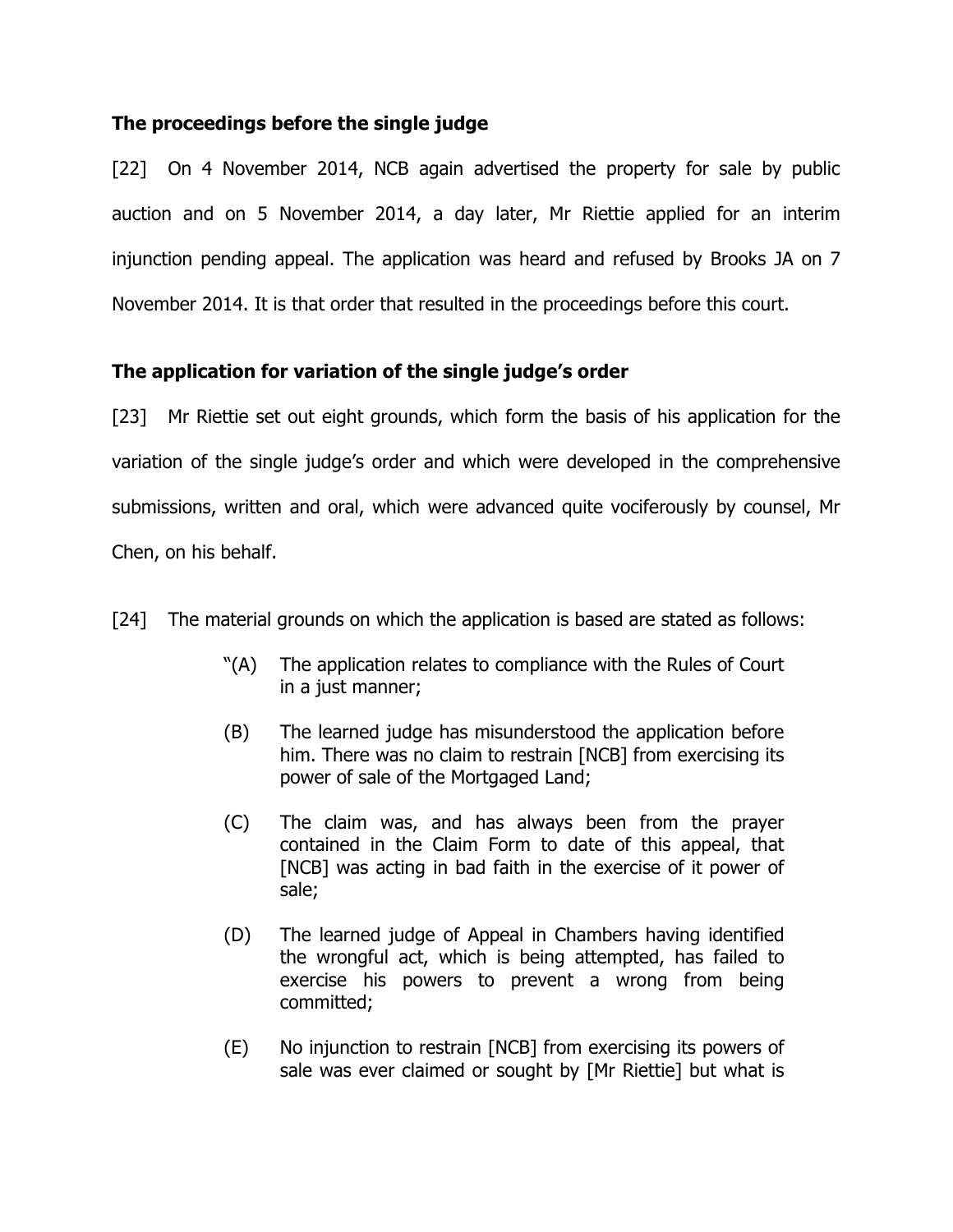sought is an order that the sale should be under the supervision of the court;

- (F) The need for an injunction arises not from the application of Mr Riettie but from the wrongful act of [NCB] to schedule a sale of the Mortgaged land which we say is in furtherance of its prevailing wrongful intention, so as to render the application of [Mr Riettie] nugatory;
- (G) The reason that the Court should supervise the sale is that [NCB] has manifested an intention to cheat [Mr Riettie]. No issue of damages arises as it is a question of the prevention by the court of wrong-doing and the court's duty in that regard;
- (H) The question of an injunction arises as a corollary of the court's duty to prevent a wrong;

…"

[25] In advancing his case before this court on those grounds, Mr Riettie relied on the affidavit of Mrs Riettie-Atherton along with material that was placed before the learned single judge.

[26] The respondents opposed the application and advanced helpful and illuminating arguments through their counsel, Mr Spencer and Mr Wilson, in support of their stance that this application should be dismissed. All these submissions, like those of counsel for Mr Riettie, were duly noted and considered. Both sides have also relied on numerous authorities, which have all been examined and duly considered in the determination of the issue at hand.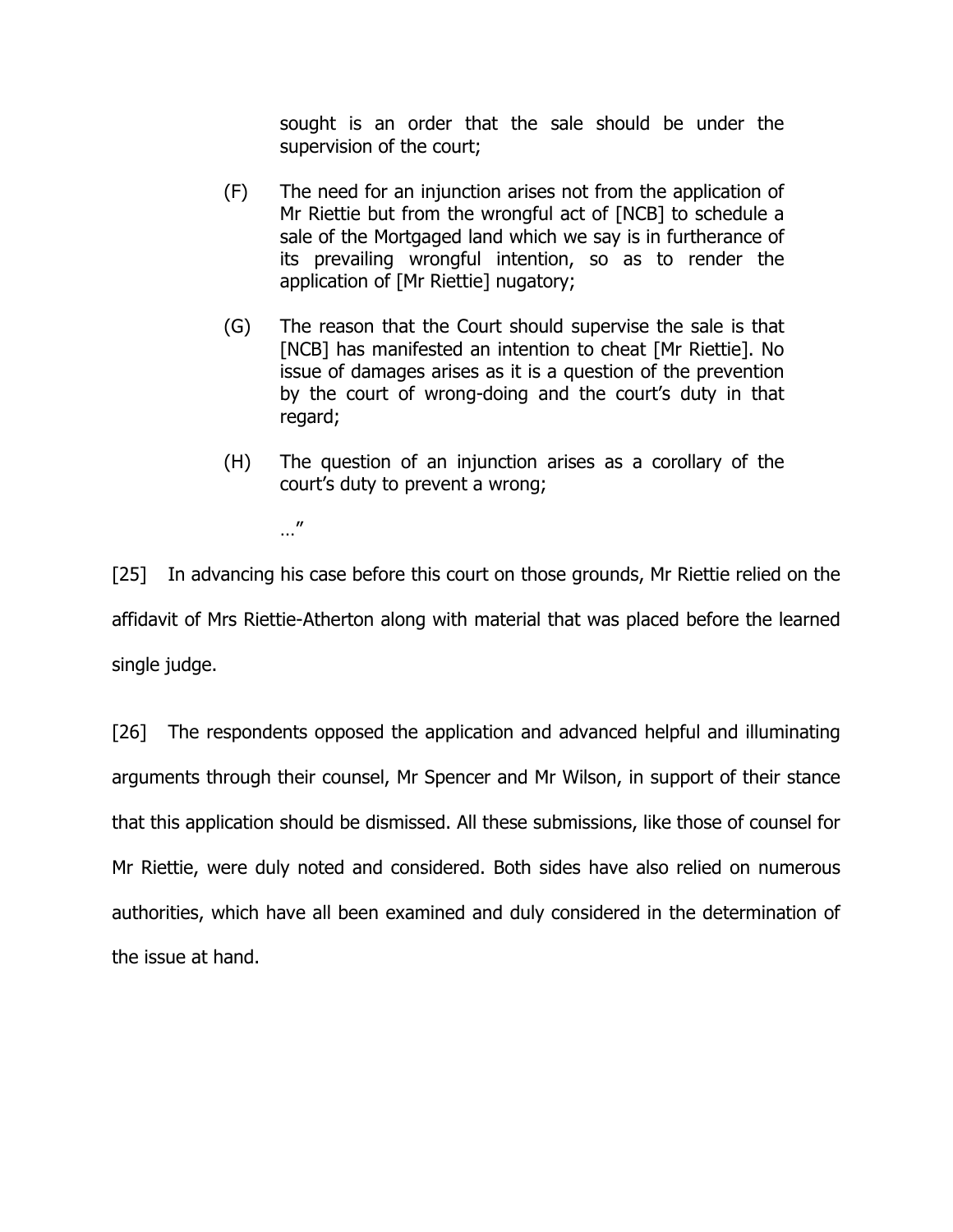## What was the application before the single judge (grounds (A), (B), (C) & (E))?

[27] It is recognised that the separate grounds advanced by Mr Riettie may be compressed and disposed of under some broad headings for convenience and expediency. Accordingly, grounds (A), (B), (C) and (E) have been dealt with together. These grounds do give rise to one single question and that is: what was the claim before the single judge?

[28] The nature and substance of the entire proceedings leading to the application before Brooks JA can be gleaned from Mr Riettie's statement of case that is included in the record of appeal. When paragraphs 2, 4, 6, 7, 11 and 12 of the claim form and the prayer contained therein are examined, it is indeed clear that there is a claim for an injunction, among other remedies, to not only restrain NCB in exercising its power of sale, but to deprive it of its power altogether. This is so because Mr Riettie is seeking an order from the court to give him 60 days to redeem, as well as for the court to make an order for sale of the property and to supervise the sale, if he is not in a position to redeem.

[29] If such orders were to be granted, it would mean that NCB would be barred from exercising one of its powers as a mortgagee, and it would be, in effect, the court exercising the power over the mortgaged property, with NCB merely acting as a conduit of its orders. This shows clearly, from the substance of the claim, that Mr Riettie wants to restrain NCB in exercising its power of sale, although its right to do so has lawfully arisen.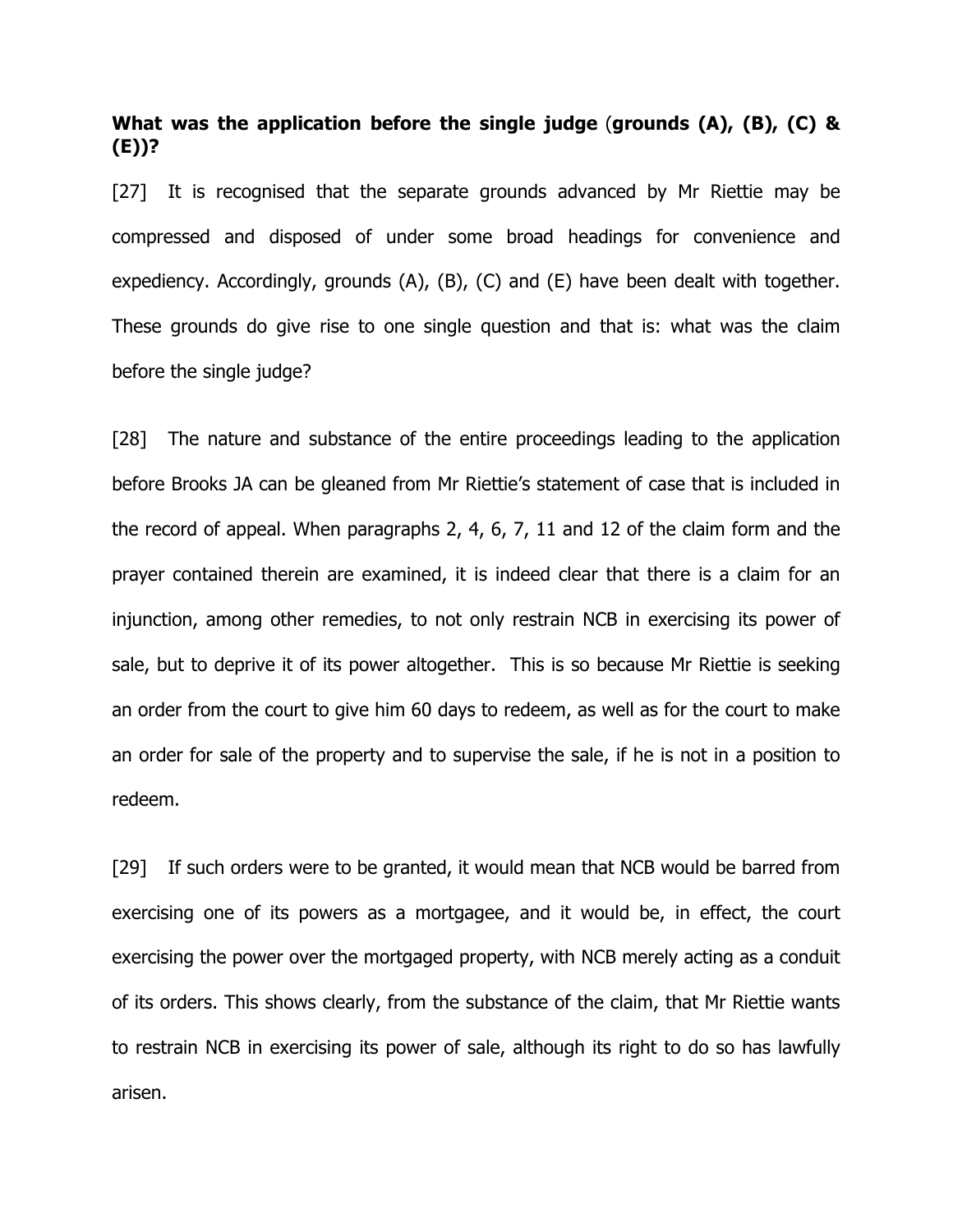[30] A court ordered and supervised sale, as proposed by Mr Riettie, would run contrary to all the settled authorities dealing with the mortgagee's power of sale and the exercise of that power. The orders being sought in the claim form are clearly inconsistent with NCB's right to realise its security through the exercise of the power of sale. Contrary to what is alleged in the application, it is not correct to say that the claim is, and has always been, that NCB was acting in bad faith in the exercise of it power of sale. The claim has gone beyond that to seek the court's intervention in relation to the exercise of the power of sale.

[31] Furthermore, quite apart from the claim in the Supreme Court being one to restrain the exercise of the power of sale, the application before Brooks JA for an interim injunction was, as stated:

> "...to restrain the  $1<sup>st</sup>$  Respondent [NCB] from proceeding with a sale of the lands… or otherwise dealing with or disposing of the Mortgaged Land until this Honourable Court has made a determination of the procedural appeal filed herein…"

[32] This application before Brooks JA, by its very terms, and also having been made as an immediate reaction to a proposed auction of the property, was, in substance, a move to stop NCB from exercising its power of sale as a mortgagee. Indeed, that was the sole purpose of the application before Brooks JA.

[33] In all the circumstances, Brooks JA would not have misunderstood the application that was before him as being one for an injunction to restrain the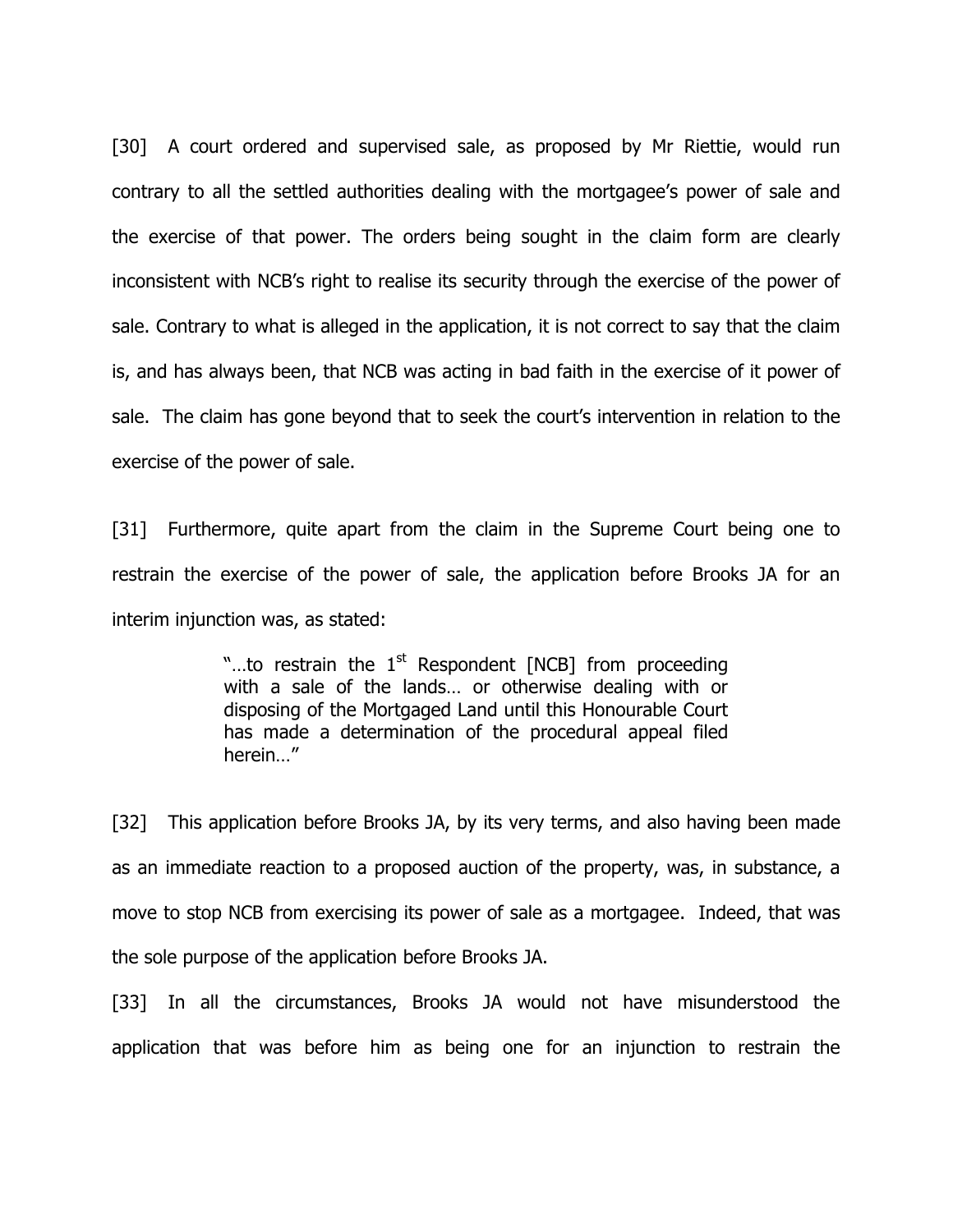mortgagee (NCB) from exercising its power of sale. There is thus no merit in grounds (B), (C) and (E) on which the application is based.

[34] This leads to the consideration of the remaining aspect of these combined grounds, and that is whether the application related to the compliance with the rules of court to deal with the case justly, as is contended in ground (A) of the application. The issues that arose for consideration before Brooks JA would have warranted the application of substantive law as it relates to the exercise of the NCB's power of sale and the grant of an interim injunction. The application of the overriding objective and other procedural rules under the CAR (or the Civil Procedure Rules ("CPR") would not override those special rules and principles of law governing the court's treatment of a mortgagee in the exercise of the powers of sale and the grant of an interim injunction.

## [35] Morrison JA in Mosquito Cove Ltd v Mutual Security Bank Ltd [2010] JMCA

Civ 32, after a thorough review of numerous authorities on the issue of restraining the mortgagee in the exercise of his power of sale, helpfully noted at paragraph [67]:

> "I do not think that anyone can fairly doubt the good sense of the principle which this decision confirms in the normal run of case, particularly in the era of the Civil Procedure Rules and the overriding objective of dealing with cases justly, including 'ensuring, as far as practicable, that the parties are on equal footing', as well as dealing with cases in ways that are proportionate to the 'financial position of each party' (CPR Part  $1.1(1)$  and  $(2)(a)$  and  $(c)(iv)$ ). However, notwithstanding this obviously important consideration, I do not think that the principle can avail the appellants in the instant case. In the light of the virtually unbroken chain of authority to which I have referred which establishes the ordinary rule in cases in which a mortgagor seeks to restrain the exercise of the mortgagee of the powers of sale under a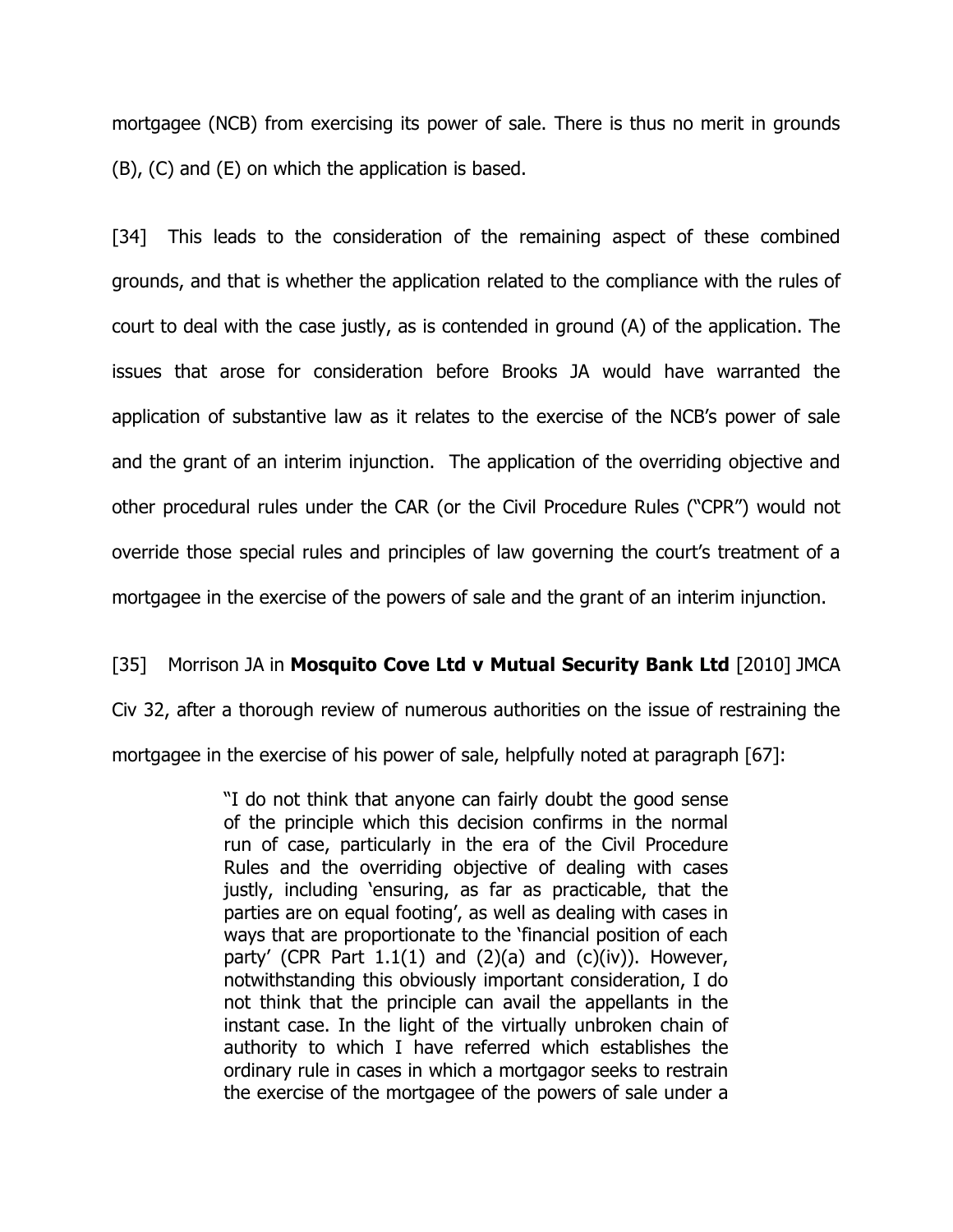mortgage. What these cases demonstrate, it seems to me, is that the relationship between mortgagor and mortgagee is sui generis and is governed by special rules that have been developed over many years to protect a mortgagee, as the condition of making an order restraining the exercise of his powers of sale, by affording him the 'equivalent safeguard' that an order for payment into court provides."

[36] The foregoing analysis, combined with the dictum of Morrison JA, does go a far way in disposing of this aspect of the argument advanced by Mr Riettie, that the matter is based on the application of the rules of court to deal with the case justly. The applicable rules to the determination of the application and the claim, in general, are the special rules developed over time to protect a mortgagee from a recalcitrant mortgagor.

[37] It should be stated too that quite apart from the special legal regime applicable to the exercise of a mortgagee's power of sale, there is also the law pertaining to the grant of an interim injunction. The special principles of substantive law applicable to the grant of an interim injunction would have also governed the question before the learned trial judge. Those special principles emanate from substantive law and are also independent of the CPR and the CAR. They are now well established. See for instance: American Cyanamid Co v Ethicon Ltd [1975] 1 All ER 504; [1975] 2 WLR 316 and National Commercial Bank Jamaica v Olint Corporation Ltd (Jamaica) [2009] UKPC 16.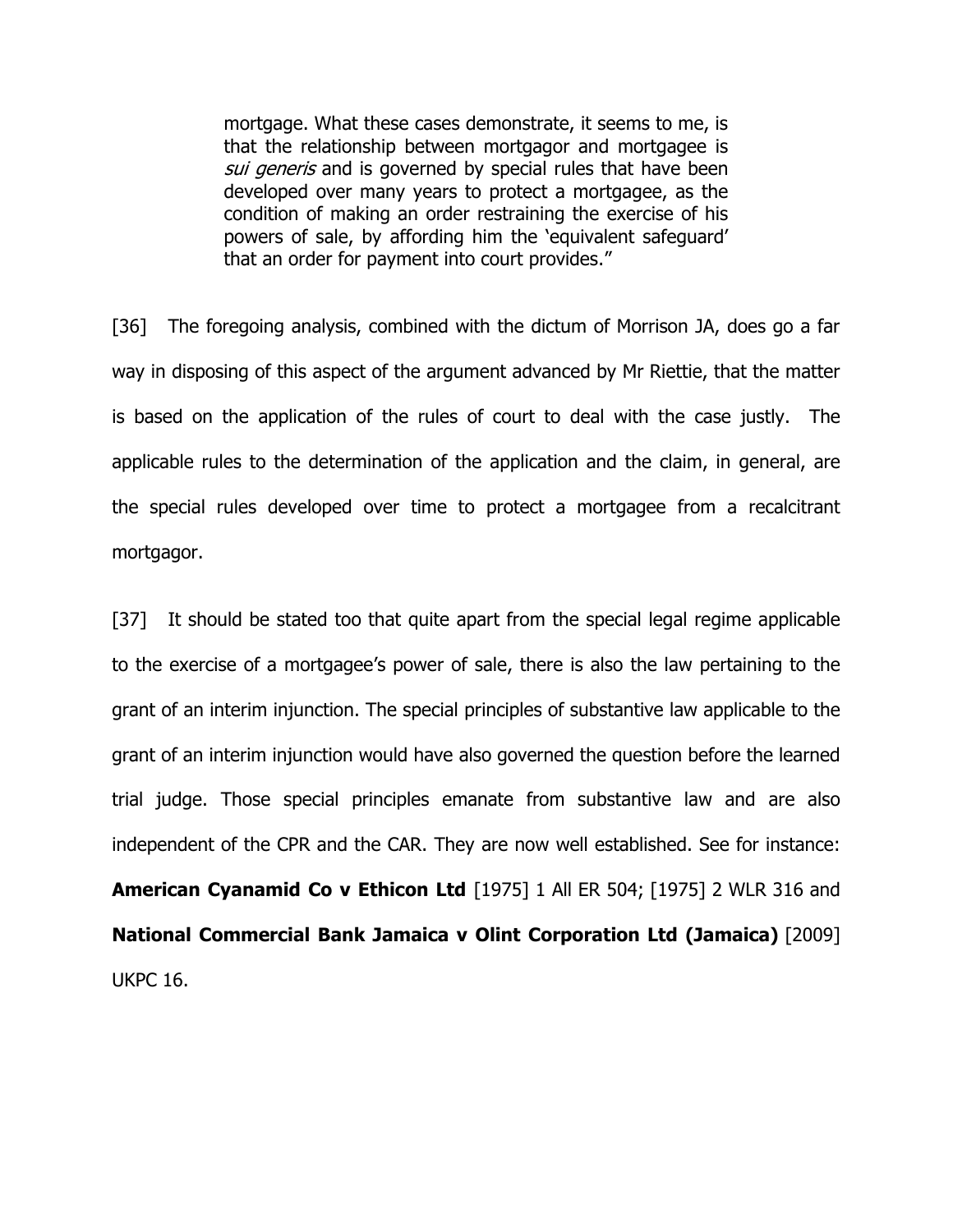[38] The application, therefore, necessitates a consideration of special substantive principles of law and not merely procedural rules embodied in the CPR and the CAR. Accordingly, it was not correct for Mr Riettie to say that the application relates to compliance with the rules of court in a just manner. There was thus no merit in the argument as set out in ground (A) of the application.

[39] Upon a close examination of Mr Riettie's statement of case in the Supreme Court, and the terms of the application that was before the learned single judge, it is evident that there is no merit in grounds  $(A)$ ,  $(B)$ ,  $(C)$  and  $(E)$  on which his application to vary the single judge's order was based. Those grounds, therefore, do not constitute any proper basis on which to interfere with the learned judge's decision in refusing the interim injunction.

# Whether the learned single judge wrongly exercised his discretion in refusing the injunction (grounds  $(D)$ ,  $(F)$  and  $(H)$ )

- [40] In grounds (D), (F) and (H), Mr Riettie contended that:
	- (i) the learned single judge, having identified the wrongful act being attempted, failed to exercise his powers to prevent a wrong from being committed;
	- (ii) the need for an injunction arises from the wrongful act of NCB to schedule a sale of the land which is in furtherance of its prevailing wrongful intention to render the application nugatory; and
	- (iii) the question of an injunction arose as a corollary of the court's duty to prevent a wrong.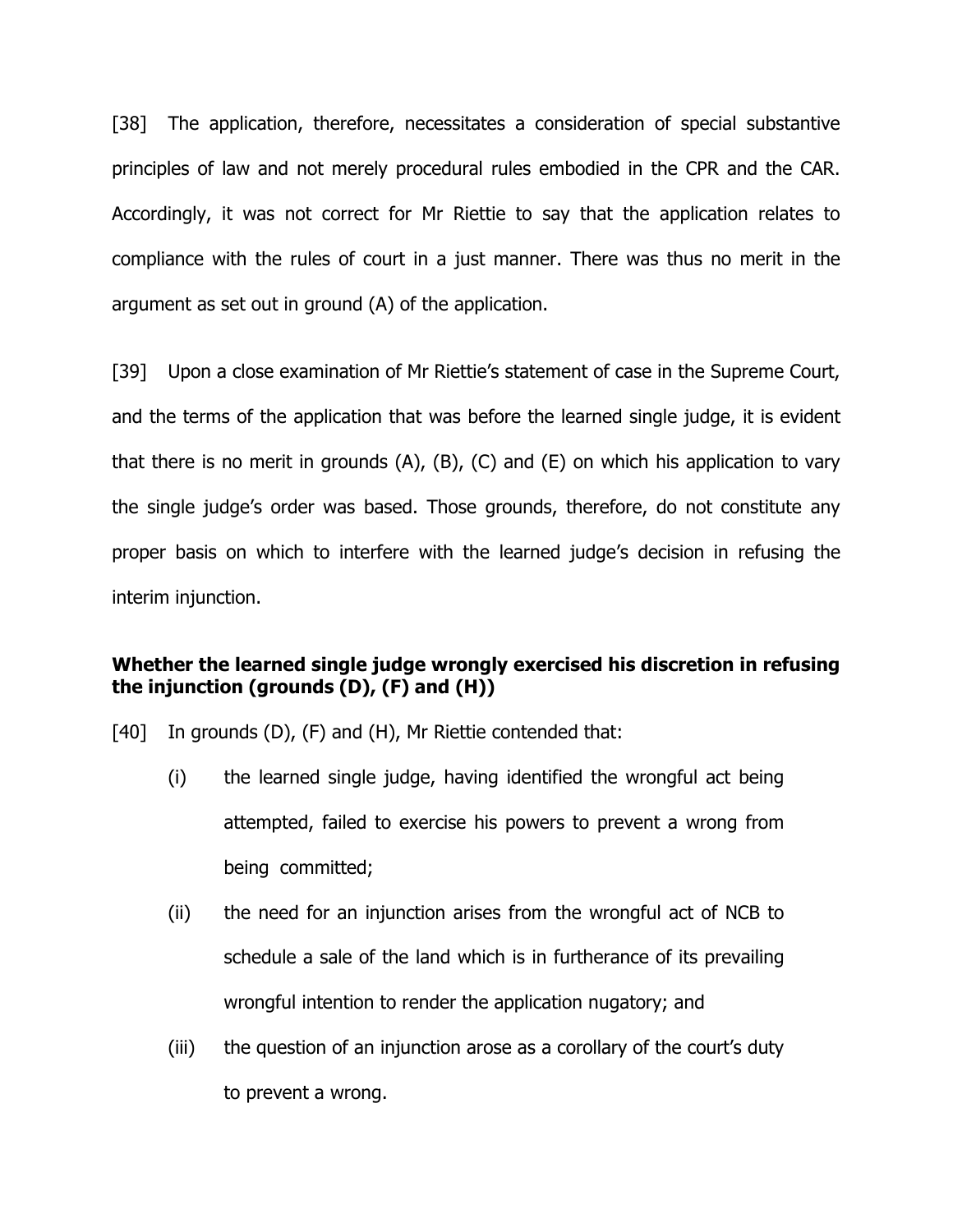These grounds, cumulatively considered, do touch and concern the exercise of the learned judge's discretion in refusing the injunction. They have given rise to the broad question as to whether Brooks JA had properly exercised his discretion in all the circumstances.

[41] Mr Spencer submitted that an apt starting point for treating with the application to vary (discharge or set aside) the single judge's order is the dictum of Lord Diplock in **Hadmor Productions Ltd v Hamilton** [1983] 1 AC 191 at page 220. The well-known admonition in **Hadmor** is that the appellate court "must defer to the judge's exercise of his discretion and must not interfere with it merely upon the ground that the members of appellate court would have exercised the discretion differently".

[42] This court has expressly endorsed and has consistently adhered to this principle in numerous authorities. Morrison JA, in speaking on behalf of the court in The Attorney General of Jamaica v John MacKay [2012] JMCA App 1, and having paid due regard to the admonition of Lord Diplock in **Hadmor**, stated at paragraph [20] of the judgment:

> "This court will therefore only set aside the exercise of a discretion by a judge on an interlocutory application on the ground that it was based on a misunderstanding by the judge of the law or of the evidence before him, or on an inference – that particular facts existed or did exist-which can be shown to be demonstrably wrong, or where the judge's decision 'is so aberrant that it must be set aside on the ground that no judge regardful of his duty to act judicially could have reached it'."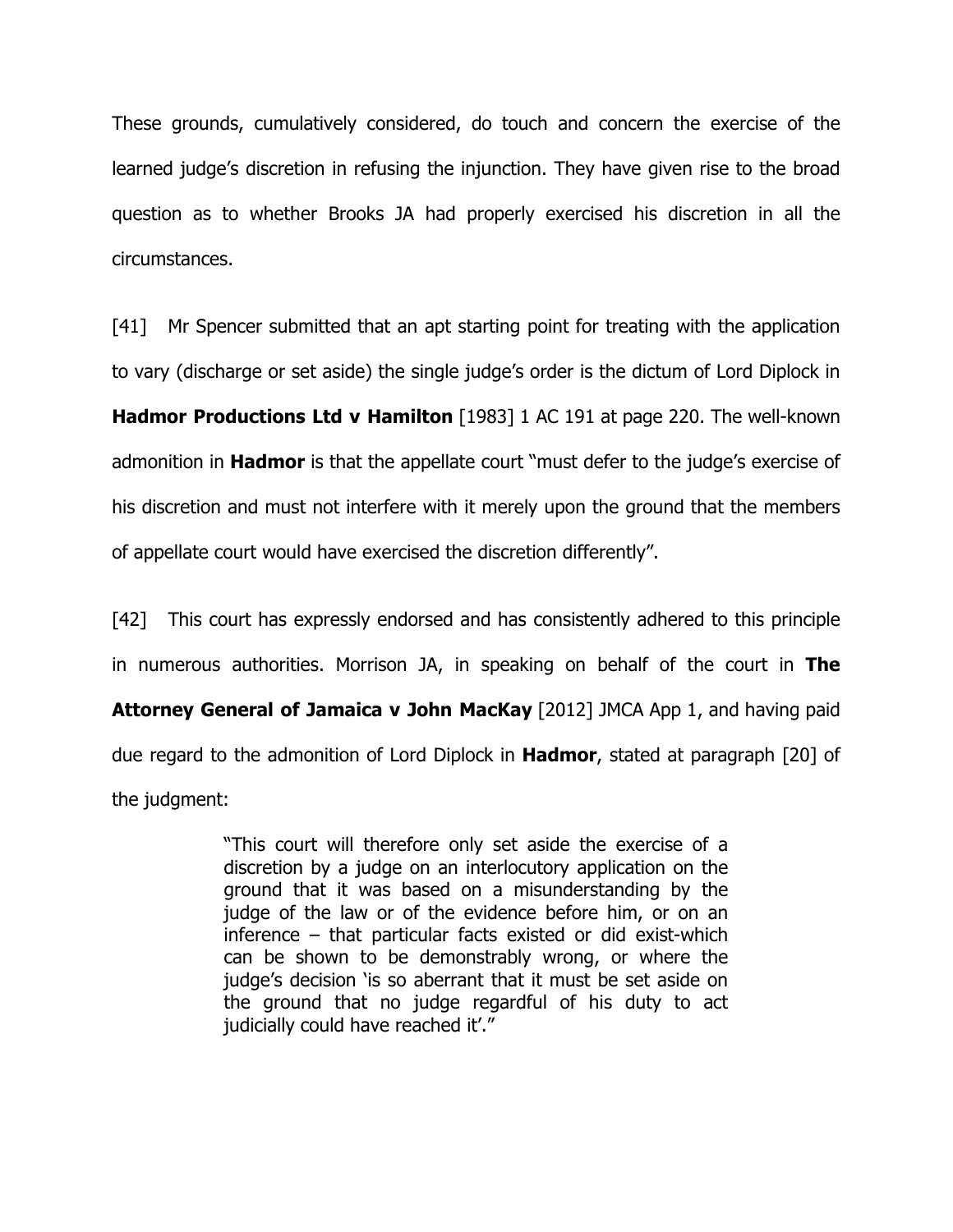# [43] In Roache v News Group Ltd and Others [1998] EMLR 161, 172, it was also stated:

"Before the court can interfere it must be shown that the judge has either erred in principle in his approach, or has left out of account, or taken into account, some feature that he should, or should not, have considered, or that his decision is wholly wrong because the court is forced to the conclusion that he has not balanced the various factors fairly in the scale."

[44] It is accepted that the grant of an injunction is a discretionary remedy, and so for this court to interfere with the learned single judge's discretion and to substitute its own, it must be guided by the established principles of law pertaining to the interference by a court with a judge's discretion, whether one of coordinate or subordinate jurisdiction.

[45] It is noted, in treating with the decision of Brooks JA, that he had given no findings of fact or law in making the order refusing the injunction, except to say that damages would have been an adequate remedy and that NCB has the ability to pay them. The fundamental question is, whether in the circumstances of the case before him, which concerned, specifically, the exercise of a mortgagee's power of sale, such a conclusion was open to him.

[46] In considering that question, it is borne in mind that a consideration of such an application, as was before the learned judge in chambers, would have had to fuse the peculiar principles governing the restraint of a mortgagee in the exercise of his power of sale and the principles applicable to the grant of interim injunctions. It is necessary,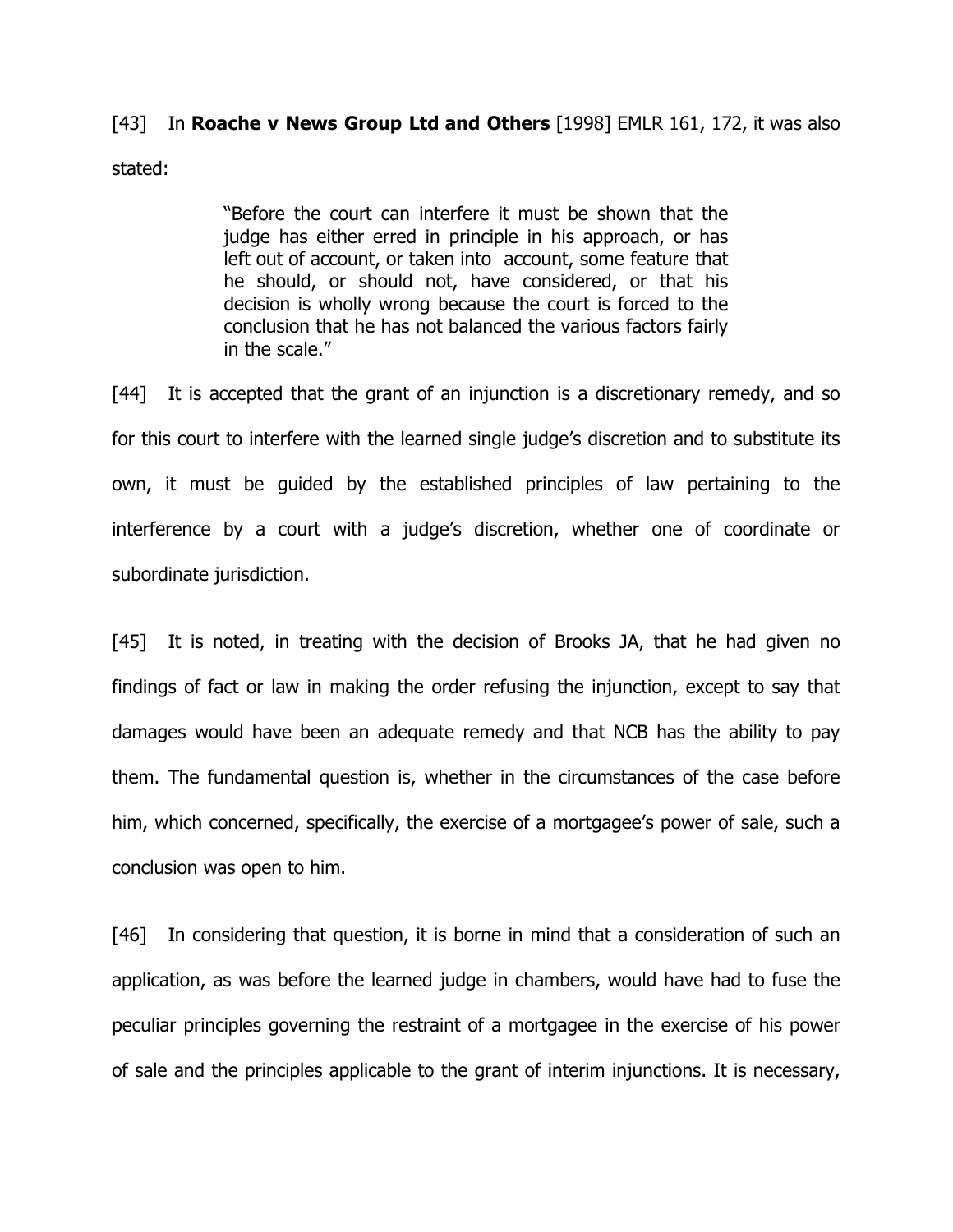therefore, to briefly consider the special principles applicable to the exercise of a mortgagee's power of sale.

[47] It is accepted that the court can restrain a mortgagee but the general rule that is well-established in our jurisprudence is that first stated by this court in the well-known SSI (Cayman) Limited v International Marbella Club SA Marbella SCCA No 57/1986, delivered 6 February 1987. The 'Marbella Principle' is that the court should not restrain the mortgagee from exercising the power of sale unless the sum that he has sworn as being due and owing to him is paid into court.

[48] It is also accepted that this general rule has admitted to certain recognised exceptions as illustrated by Morrison JA in Mosquito Cove. He declared that notwithstanding the recognised exceptions (and others that may well be identified in the future), the 'Marbella Principle' is still "alive and well". Morrison JA further noted that where a court grants an injunction restraining a mortgagee from exercising his power of sale, this is a special rule flowing from the peculiar nature of a mortgage. However, as he stated, because an injunction is discretionary, **Marbella** may not apply.

[49] In the instant case, Brooks JA did not apply **Marbella**, in that, he did not make an order for the payment to be made into court by Mr Riettie in order to restrain NCB. He refused to grant the injunction out of hand. The question is: was he wrong in so doing? In determining that question, it is necessary to consider where NCB's effort to exercise the power of sale had reached on 7 November 2014 and other circumstances prevailing at the time when Brooks JA considered the application.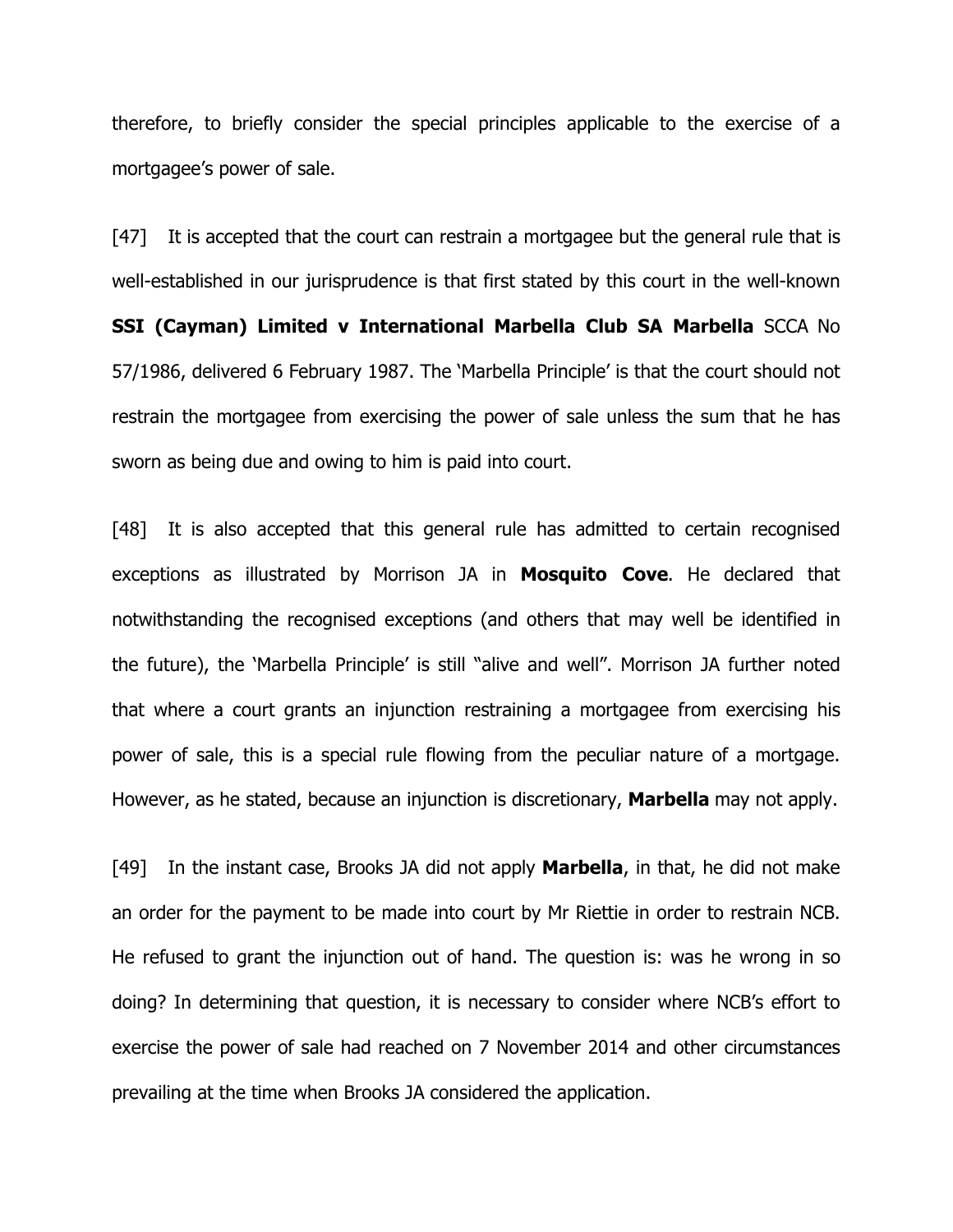- [50] These are some of the established facts that were before the learned judge:
	- (i) Mr Riettie was in default and had been for almost 10 years.
	- (ii) There was no agreement for sale in existence between NCB and the  $1<sup>st</sup>$  and  $2<sup>nd</sup>$  respondents. So, any complaint about impropriety of that initial sale would have been rendered academic, albeit that the claim against NCB would still be subsisting based on the various remedies being sought.
	- (iii) NCB had merely advertised the property for sale by public auction.
	- (iv) The latest advertisement of 4 November 2014 gave a more detailed description of the land than the previous advertisements. It did not describe the land as being agricultural land; it disclosed its potential use, which included for industrial purposes. It also pointed out that approval had been obtained by an entity for its use as a cement factory. The topography, location, size and access to it were all given. No mention was made, as was previously done, that the land had "ruinates".
	- (v) NCB had indicated no value of the land.
	- (vi) The concerns of Mr Riettie that were previously expressed in relation to the earlier advertisements were all remedied.
	- (vii) The date for which the auction was advertised to be held was erroneous.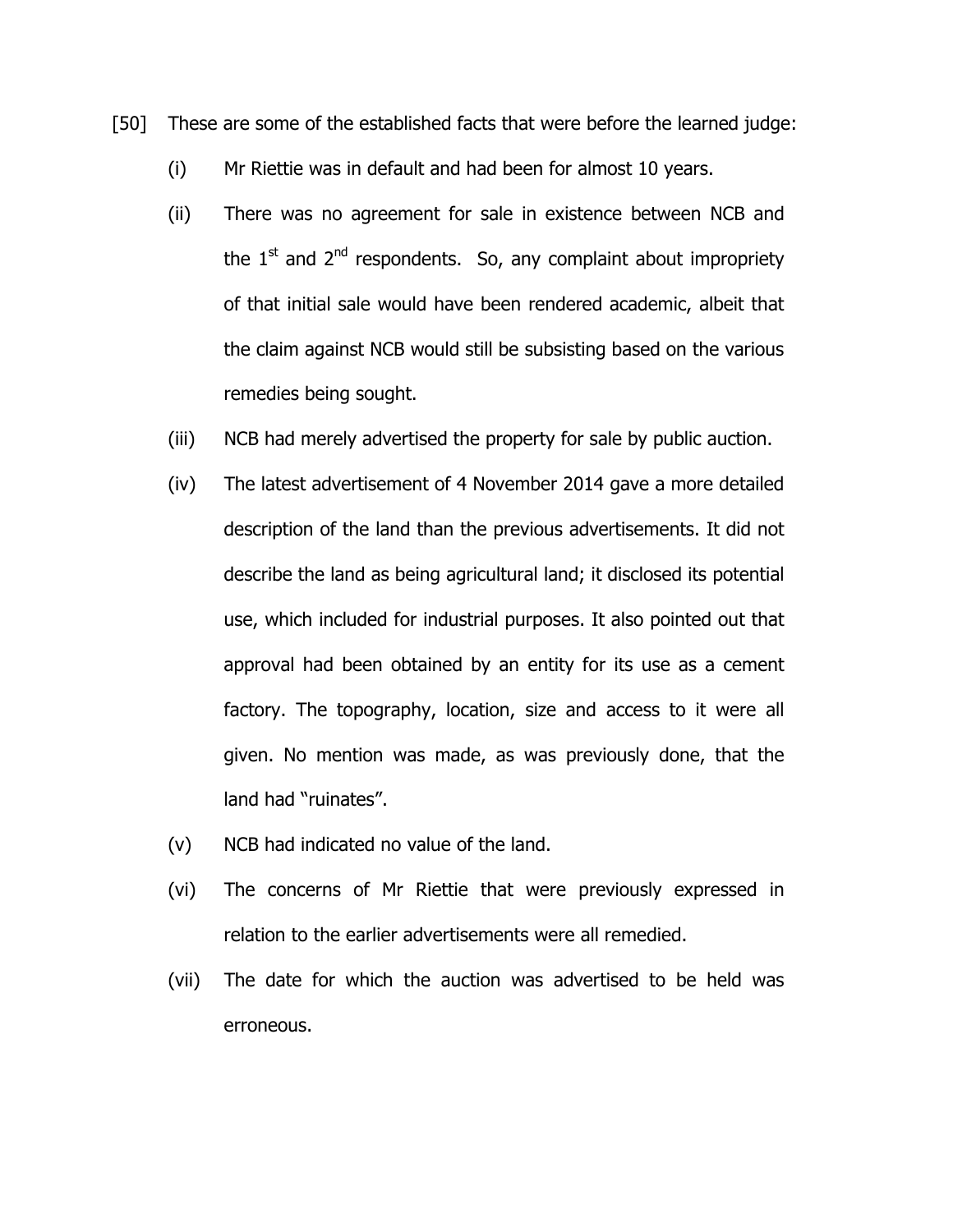(viii) There was no evidence that the  $2<sup>nd</sup>$  and  $3<sup>rd</sup>$  respondents had any interest in purchasing the land.

[51] It is against the background of these facts that the evidence of Mrs Riettie-Atherton, which was placed before Brooks JA, has been examined. She stated that the single advertisement, describing the land as industrial land situated near to "Goat Island", "is wholly inadequate and consistent with the  $1<sup>st</sup>$  Respondent's action in this matter to obscure and limit the exposure of any propose [sic] auction sale of the mortgage land" and that it is a part of "the scheme between all of the respondents to cheat [Mr Riettie] out of the Mortgage Land".

[52] She maintained that the advertisement continued to misrepresent the true nature of the land being advertised. According to her, it "conveyed the impression that the land is primarily agricultural land, and downplayed the fact that it is now approved for use as industrial property". This, she said, "was consistent with the prior advertisements and the course of action by [NCB] to minimize the exposure of the sale of the property and its value to bring about a state of affairs whereby it can be sold to the 3<sup>rd</sup> Respondent at a gross undervalue".

[53] She also stated that the respondents knew she was in negotiations with interested parties for the sale of the land as industrial land, and that on each occasion NCB placed an advertisement in the newspaper, interested parties became reluctant to negotiate with her for purchase of the land.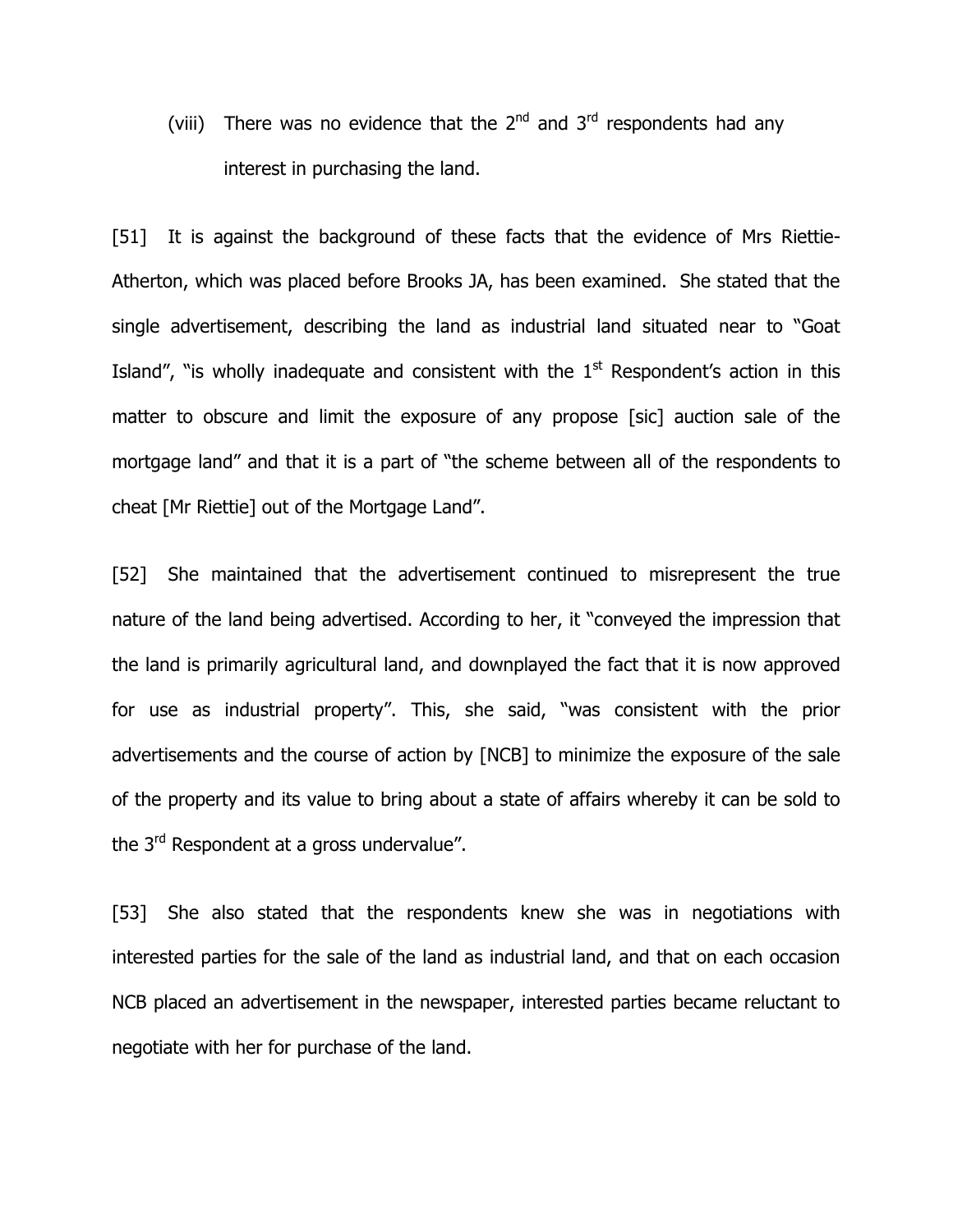[54] It is found that the advertisement complained about, when examined, does not bear out the allegations of Mrs Riettie-Atherton as to inadequacy of the description of the property, or otherwise. The advertisement gave a full and comprehensive description of the land. It indicated that approval had been obtained for its use as industrial land. The advertisement showed no price at which NCB was selling. So the learned judge would have had no evidence, *prima facie*, or otherwise, of the property being sold as agricultural land at a gross undervalue. Even more importantly, there was no evidence to support as Mrs Riettie-Atherton's bald assertion, that there was an effort on the part of NCB to sell to the  $1<sup>st</sup>$  and  $2<sup>nd</sup>$  respondents, or that the advertisement, prima facie, shows that NCB intended to deal unfairly with Mr Riettie. In short, there was no evidence to buttress or substantiate the mere assertions or speculation of Mrs Riettie-Atherton. It was open to the learned judge to so find.

[55] It is also recognised that all the issues raised by Mr Riettie, concerning the conduct of NCB leading up to the aborted sale to the  $3<sup>rd</sup>$  respondent, was of no relevance to the application for an interim injunction. The property had still not been sold at the time of the application and the  $1<sup>st</sup>$  and  $2<sup>nd</sup>$  respondents were not shown, on any evidence, to have been interested parties in the sale of the property.

[56] Mrs Riettie-Atherton's evidence that was before Brooks JA pointed, fundamentally, to Mr Riettie's primary interest being to sell the property himself and the fear on his part that NCB may sell the property for far less than the value he believes it should be sold for. So, the case presented before Brooks JA, as it stood before us, was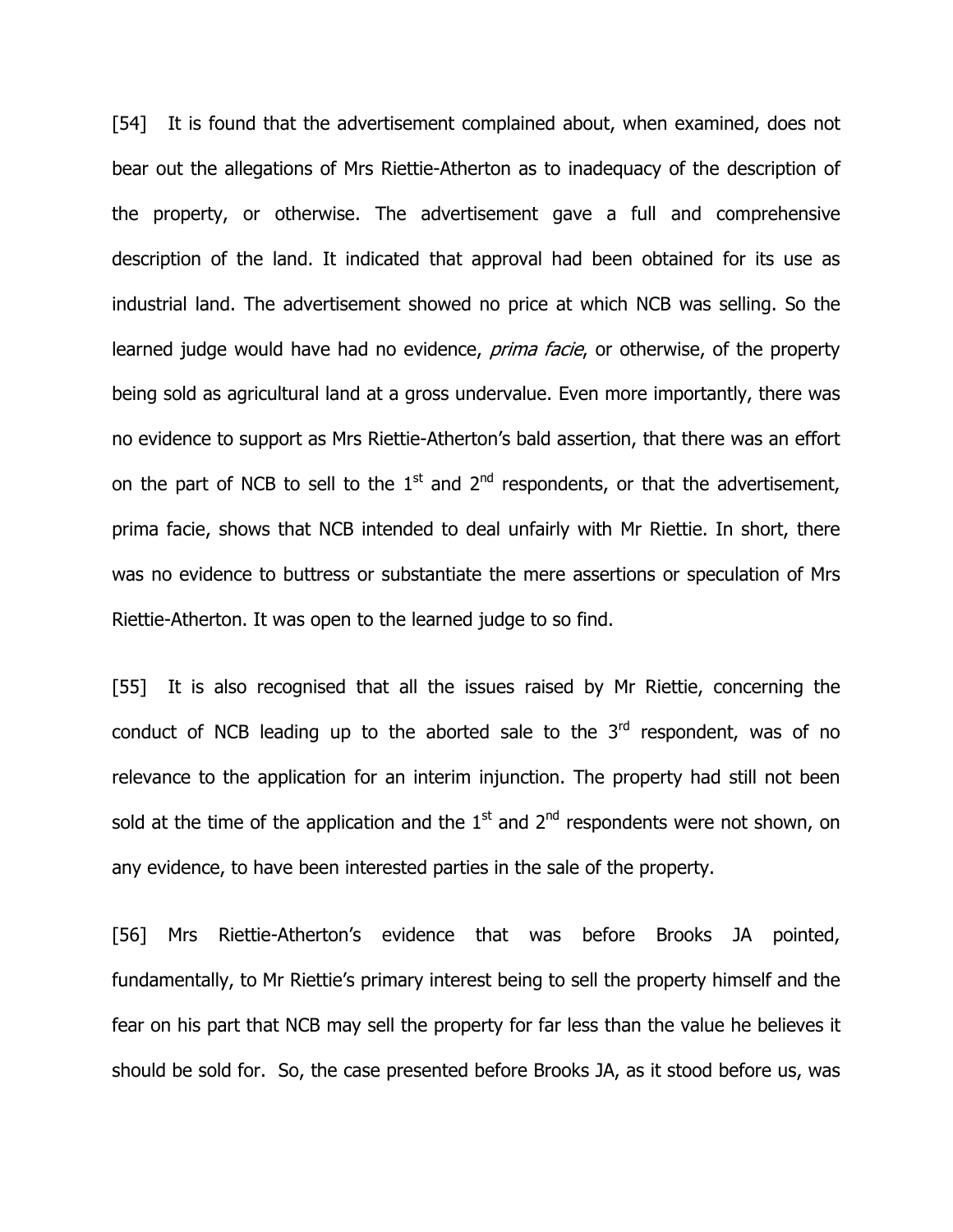one that was, at its core, a clash between the personal self-interest of the mortgagor to sell the property at a certain value that he sees as a fair market value, on the one hand, and the power, rights and interests of the mortgagee to realise its security by way of public auction, while the mortgagor continues in default, on the other.

[57] What was before Brooks JA, then, was simply an application that emanated from a concern about how much money would be obtained for the property if sold by the mortgagee. There was nothing to show that NCB, at that time, was acting in a manner that would have been adverse to the interest of Mr Riettie. The only thing wrong on the advertisement was a date erroneously stated. That was something inconsequential as the notice was eventually withdrawn and the auction that was advertised in that notice did not proceed.

[58] This is a normal case and so is one with no exceptional features that was presented before Brooks JA for the grant of an interim injunction. The learned judge, evidently, applied his mind to the principles applicable to the grant of an interim injunction to the facts before him and found that damages would be adequate and that there was no evidence that NCB could not pay. The mortgagor, Mr Riettie, was himself seeking to negotiate a sale of the mortgaged property. So, in actuality, his complaint was all about money. There was no need for the learned judge to go any further, having found that damages would be an adequate remedy, and that NCB is in a position to pay because those were findings that he could have legitimately made on the evidence that was before him.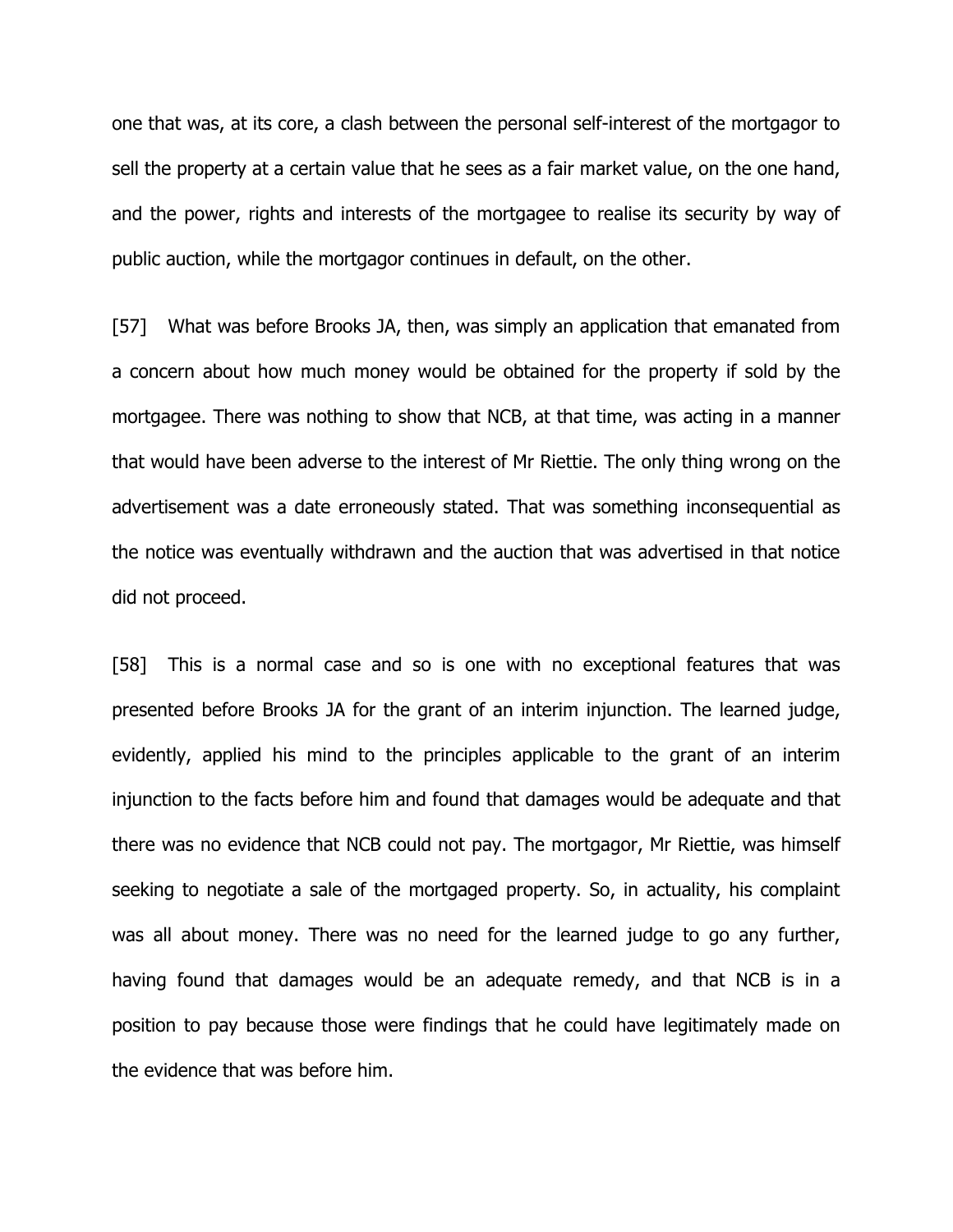[59] There are no facts presented before this court where it can be said that Brooks JA misunderstood the case before him and exercised his discretion wrongly in law, so as to provide a basis to disturb his order and for this court to grant an interim injunction. It means that Mr Riettie has failed to provide any meritorious argument on grounds (D), (F) and (H) that would justify this court interfering with the order of the learned judge.

#### Ground G

[60] Mr Riettie contended that the reason the court should supervise the sale is that NCB has manifested an intention to cheat him. According to this argument, no issue as to damages would have arisen "as it is a question of the prevention by the court of wrongdoing and the court's duty in that regard". This contention also lacks merit. There is no evidence presented that shows a manifest intention on the part of NCB to cheat Mr Riettie, or to otherwise act in bad faith in respect of any future sale, which is the relevant consideration.

[61] The authorities are clear that a mortgagee, in the exercise of the power of sale, owes a duty to take reasonable precaution to obtain the true market value of the property at the date on which he decides to sell. See **Cuckmere Brick Company** Limited et al v Mutual Finance Limited [1971] 2 WLR 1207; Moses Dreckett v Rapid Vulcanizing Co Ltd (1988) 25 JLR 130 (CA) and Dian Jobson v Capital and Credit Merchant Bank Limited SCCA No 113/2002, delivered 29 July 2005.

[62] It is also demonstrated on the authorities that where there is clear evidence that would point to the probability or the possibility that the mortgagee might not so act on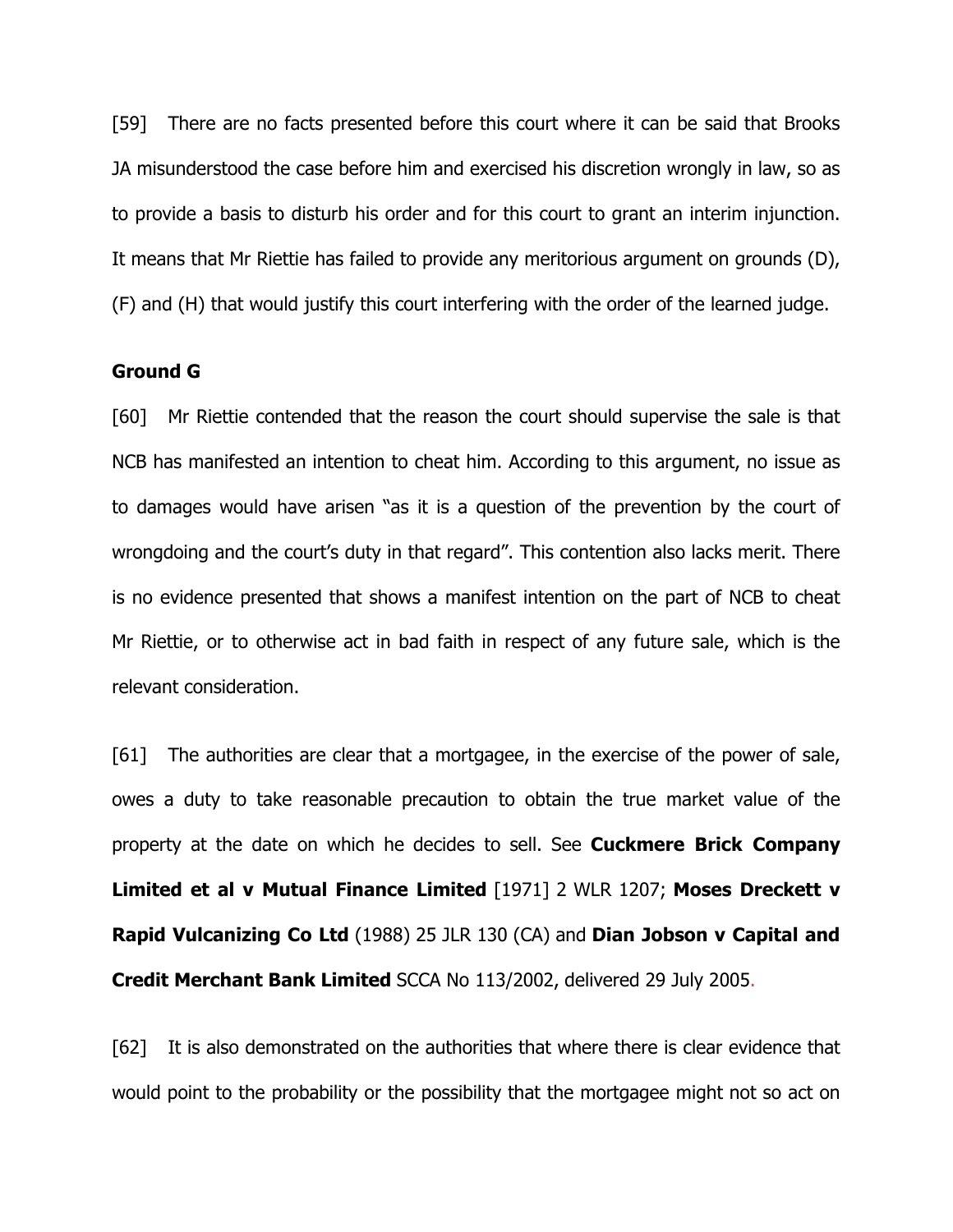the date he decides to sell, then the court could seek to protect the interest of the mortgagor by making such orders as it sees fit, even granting a restraining order outside of the 'Marbella Principle', to ensure that the mortgagee acts in good faith in exercising the power. See **Ellison v Alliance Acceptance Ltd** (1984) NSW Conv R 55-217. This was also illustrated by the unreported decision of the Privy Council in John Ledgister and Another v Jamaica Redevelopment Foundation Inc JCPC 2013/0108, delivered 16 July 2014 (Ledgister  $v$  JRF) in which their Lordships, evidently, accepted the views expressed by Phillips JA in her dissenting judgment in John Ledgister and Another v Jamaica Redevelopment Foundation Inc [2013] JMCA App 10.

[63] There is no written opinion from the Privy Council, but the decision is of importance to the questions raised on this application before us, as well as for the future treatment of similar applications. It is, therefore, considered fitting to provide an insight into the circumstances of that case, in so far as is relevant, so that the decision of the Privy Council may be better understood.

[64] John Ledgister and his company, Sunnycrest Enterprises (the applicants) were mortgagors under a mortgage held by JRF. They defaulted and JRF eventually sought to exercise its power of sale. The applicants brought a claim against JRF in the Supreme Court claiming several remedies, to include a perpetual injunction to restrain the sale of the property. After an *inter partes* hearing conducted before D McIntosh J, the application for an interim injunction pending trial was refused. The applicants appealed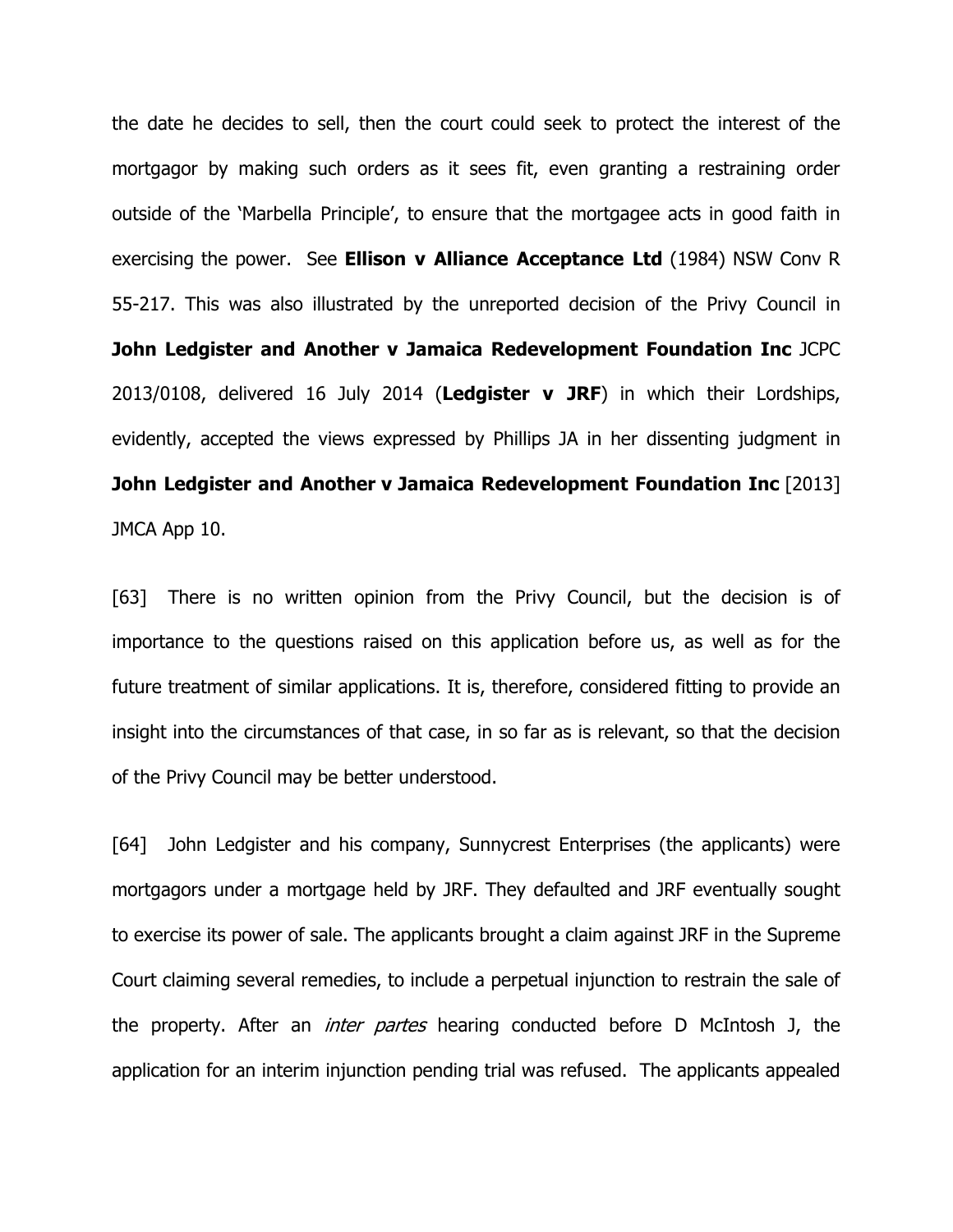and sought to obtain an interim injunction pending the hearing of the appeal. Panton P, sitting as single judge in chambers, refused the application on the basis that the application was without merit. The applicants applied to the court for the order of the learned President to be varied or discharged on the ground that it was unjust.

[65] The applicants based their application for variation or discharge of the order of the learned President on several grounds, one of which, in so far as is immediately relevant, was that JRF was unlawfully advertising the property for sale. The primary argument was that although the property was originally zoned as agricultural land, it was re-zoned in 1995 as residential land and a subdivision approval for its subdivision in residential lots was obtained in 2010. Following the subdivision approval, an appraisal report was prepared placing the value of the property at US\$25,000,000.00. JRF, in 2011, had secured a valuation of the land describing it as farmland, despite being informed by Mr Ledgister, the  $1<sup>st</sup>$  applicant, that subdivision approval had been obtained for its use as residential land. The case for the applicants was that JRF had advertised the property for sale at US\$900,000.00, which was a gross undervalue.

[66] At the hearing before the court, the applicants produced documents to substantiate the facts asserted by them in order to show that JRF was acting unfairly in the advertisement of the property. These documents were never produced before the leaned President or in the Supreme Court. Harris and Brooks JJA concluded that the court could not take them into account, they having not formed a part of the evidence before the President and the judge of the Supreme Court. By a majority decision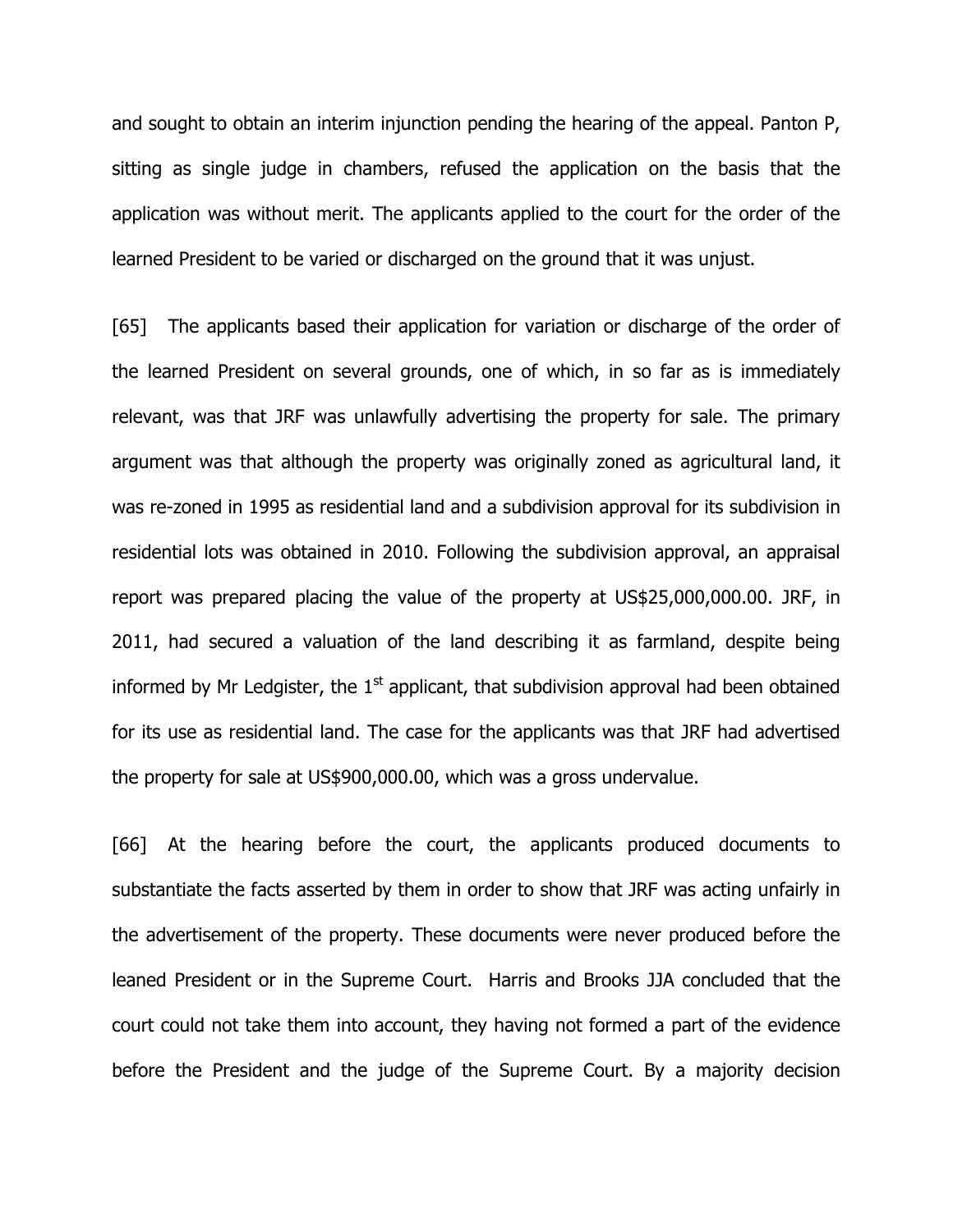(Phillips JA dissenting), the interim injunction was refused as the majority found no serious issue to be tried to warrant an injunction.

[67] Phillips JA, in agreeing that most of the grounds raised were without merit, formed the view, in dissenting, that although the documents produced were not before the single judge or the Supreme Court, the court should examine them. She stated at paragraph [33]:

> "However, in light of the fact that it is not an appeal of the single judge's order, it is my view that although the court will ordinarily not do so, it nevertheless has a residual power, in special circumstances, to consider information that was not before the single judge, in accordance with the overriding objective in dealing with cases justly. In this case, the information to be considered is crucial to the application, the applicants are unrepresented and the  $1<sup>st</sup>$  applicant did attempt to attach those documents to the affidavit in support of the application. These circumstances make this an appropriate case for the documents in question to be examined notwithstanding that they were not before the single judge. The issues then are whether these documents demonstrate some "unlawful" advertising or irregularity in advertising and whether this is a serious question to be tried in the context of the respondent's duty as a mortgagee in the exercise of the power of sale."

[68] Phillips JA, then noted in paragraph [34] that irregularities in advertising the sale of a mortgaged property by a mortgagee, in pursuance of the power of sale, may give rise to a breach of the mortgagee's duty to act in good faith. She found that, in relation to the advertisement by JRF, there was a serious issue to be tried in light of the documents produced by Mr Ledgister. This is what she said, in part, at paragraph [41]:

> "In answering the question posed in the preceding paragraph, I consider that the issues raised in the claim do not appear to be meritorious (See paragraph [32]).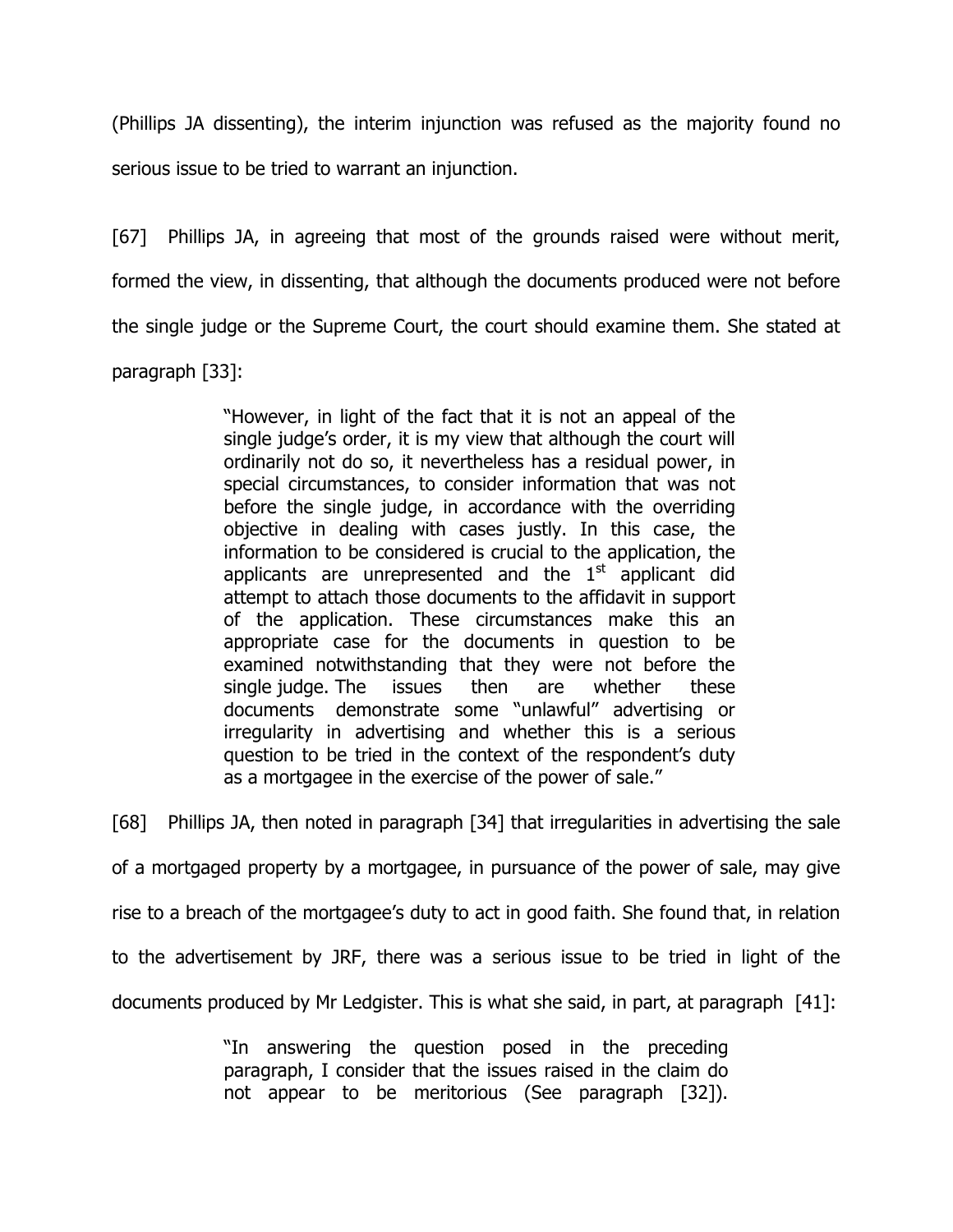Therefore, an injunction could not be granted to subsist until the trial of the appeal. I am, however, satisfied that the respondent in the exercise of its powers intends to pursue the sale as advertised presently in circumstances where the proceeds would be at a gross undervalue, this gives rise to the serious issue of whether in exercising its power of sale, it is acting in breach of its duty to the mortgagor to act in good faith, which anticipated breach can be prevented by an injunction of limited scope relating solely to this serious issue. I would therefore grant an injunction to prevent the respondent from proceeding to sell the property pursuant to the current advertisement, which does not reflect any subdivision approval granted and any investigation into the increased value of the property in the light of the subdivision. In granting this injunction, I consider that the respondent would not be prejudiced since if the property is found to have the value suggested by the applicant's valuator or a sum that is close to that amount and is sold for a value that is approximate to that as can be obtained on the day of sale, the respondent would be able to recover the entire amount owed… It is my view that these circumstances would not require the payment into court of the amount claimed as owing, as the sale would not be restrained altogether or until trial but merely postponed until the steps can be taken to ensure that the proper market value is obtained."

[69] At paragraph [42], she then concluded:

"I would therefore vary the order of the single judge to restrain the sale of the property valued and advertised as agricultural property. I would also order that the respondent, in the exercise of its powers of sale, should take steps to verify the subdivision approval and to ensure that once confirmed, any sale is pursued with advertisements making specific reference to the contents of the approval. …"

[70] Evidently, the Privy Council accepted Phillips JA's dissenting position as the

preferred one when their Lordships opined, in so far as is immediately relevant:

"[A]nd having considered written submissions from the parties, we have agreed to report to your Majesty as our opinion that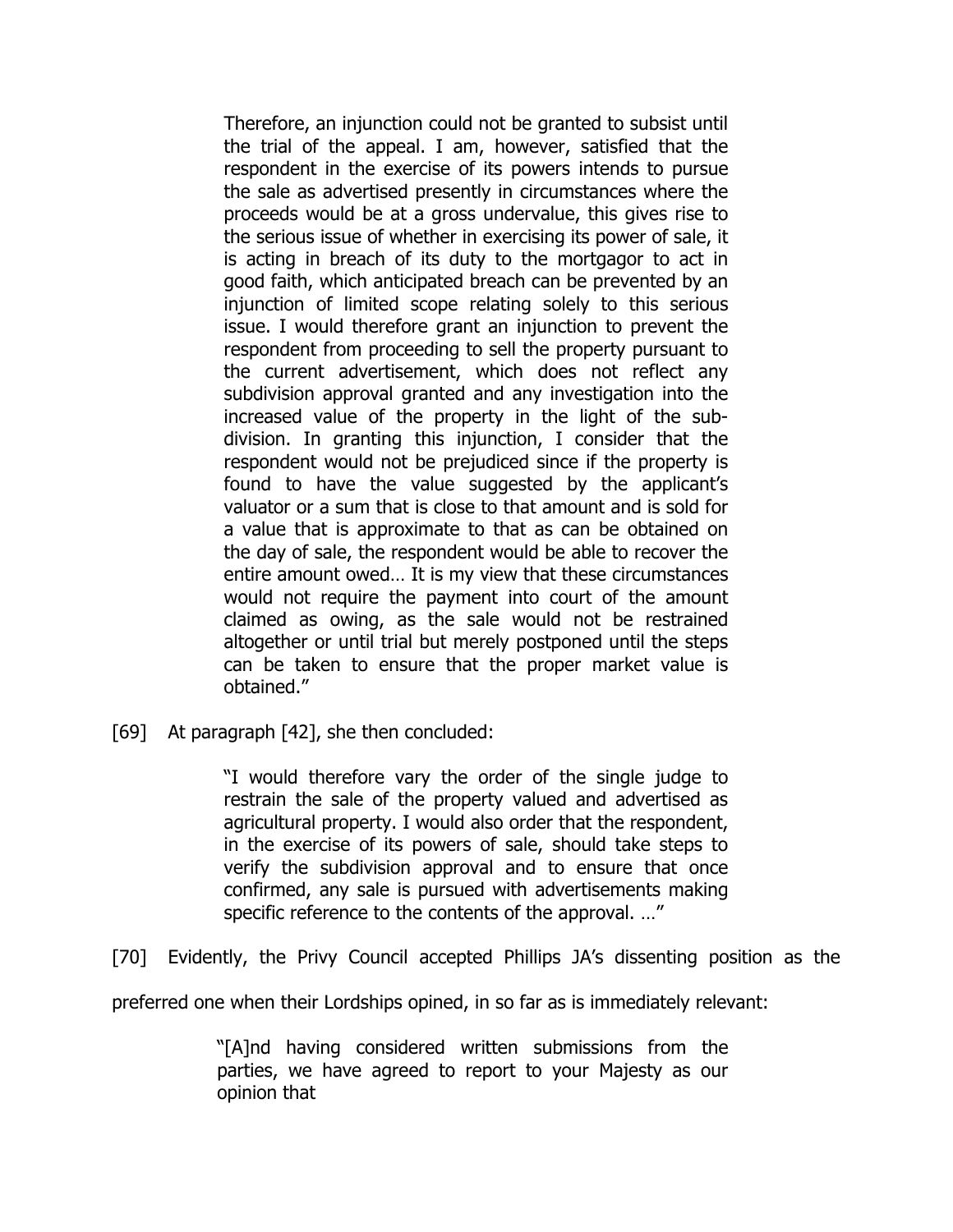$(1)$ …

(2) until the Appellants' appeal to the Court of Appeal in Jamaica against the refusal of an interlocutory injunction has been determined an interim injunction should be GRANTED restraining the sale of the property as agricultural property or without full disclosure of the grant of approval for its re-zoning for residential development and of the relevant JAM\$2.150 billion or US\$25 million valuation put on it in December 2010." (Emphasis added)

[71] The Privy Council's ruling in Ledgister  $v$  JRF has served to reinforce the principle extracted from the several authorities cited and endorsed by Phillips JA, that despite **Marbella**, the court can act to restrain a mortgagee from exercising its power of sale where irregularity or inadequacy in advertisement exists, thereby giving rise to the real possibility that the mortgagee may fail to act in good faith at the time he decides to sell.

[72] The circumstances of this case and the grouses of Mr Riettie have been considered against the background of the approach of the Privy Council in treating with the issues that arose for consideration in Ledgister  $v$  JRF. The circumstances in that case are, however, distinguishable from the instant case. This is so because at the time of the hearing before Brooks JA, and, certainly, up to the time of the hearing before this court, there was no longer any irregularity or inadequacy in the advertisements that could have led this court to find that there was a real risk of the property being advertised for sale at a gross undervalue. Furthermore, there was no apparent deficiency in the advertisement complained of that could establish a prima facie case that NCB is acting, or is likely to act, in bad faith in the exercise of its power of sale.